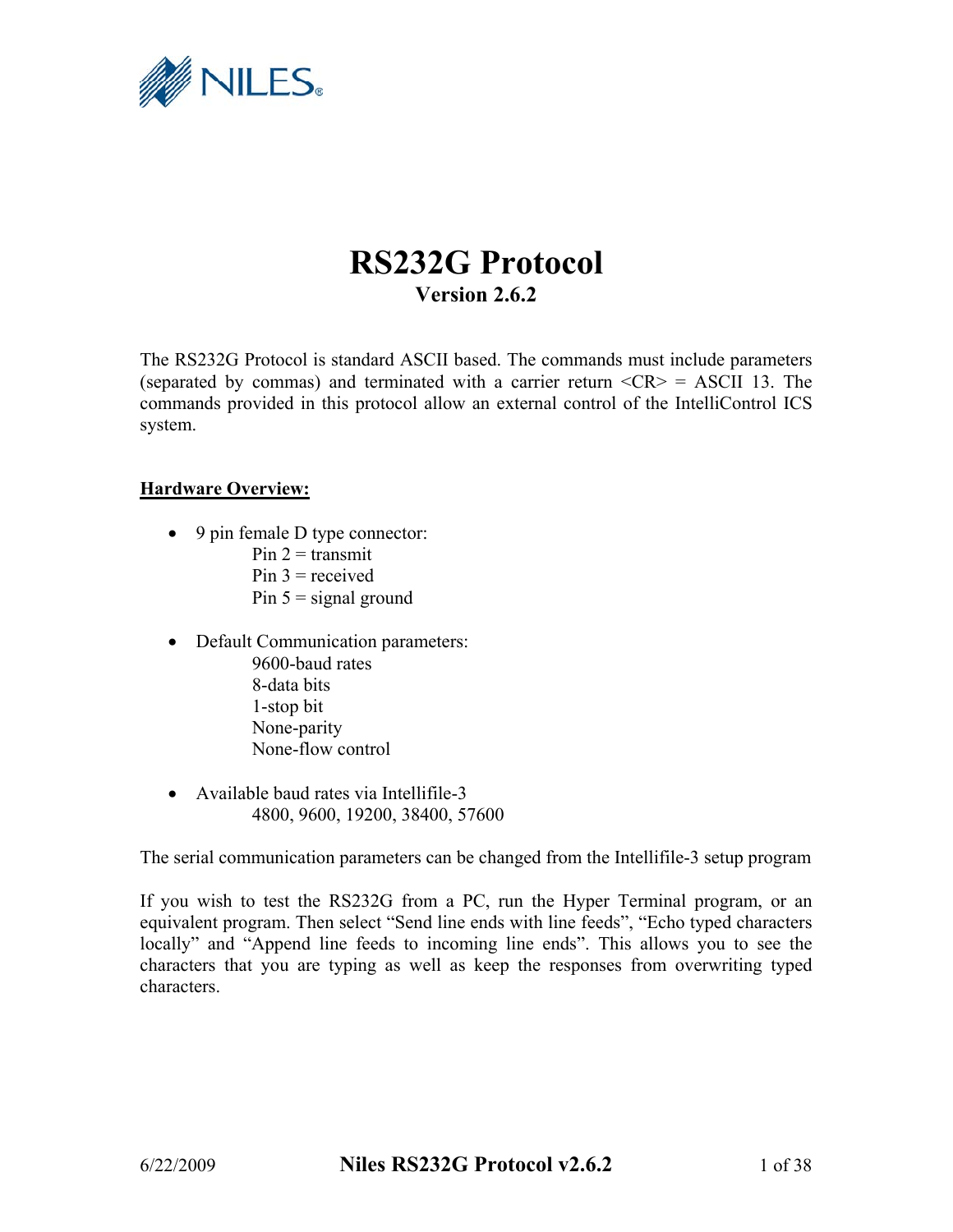

# **Commands Overview:**

| znc                     | Zone commands           |                                    |  |
|-------------------------|-------------------------|------------------------------------|--|
|                         |                         | 1 Request Available Zones          |  |
|                         |                         | 2 Request Zone Names               |  |
|                         |                         | 3 Request Current Zone Information |  |
|                         |                         | 4 Change Zone                      |  |
|                         |                         | 5 Request Current Zone Status      |  |
| znt                     |                         | Zone Transport Commands            |  |
|                         |                         | 1 Master Key 1 Command             |  |
|                         |                         | 2 Master Key 2 Command             |  |
|                         |                         | 3 Master Key 3 Command             |  |
|                         |                         | 4 Master Key 4 Command             |  |
|                         |                         | 5 Master Key 5 Command             |  |
|                         |                         | 6 Master Key 6 Command             |  |
|                         |                         | 7 Master Key 7 Command             |  |
|                         |                         | 8 Master Key 8 Command             |  |
|                         |                         | 10 OFF Command                     |  |
|                         |                         | 11 Mute Command                    |  |
|                         |                         | 12 Volume Up Command               |  |
|                         |                         | 13 Volume Down Command             |  |
|                         |                         | 128 Bass Up Command                |  |
|                         | 129 Bass Down Command   |                                    |  |
|                         | 130 Treble Up Command   |                                    |  |
|                         | 131 Treble Down Command |                                    |  |
|                         |                         | 132 Balance Down Command           |  |
|                         |                         | 133 Balance Up Command             |  |
| $\overline{\text{src}}$ |                         | Source Commands                    |  |
|                         |                         | 1 Request Available Master Keys    |  |
|                         |                         | 2 Request Master Key Information   |  |
|                         |                         | 3 Request Source Status            |  |
|                         |                         | 4 Request Metadata Status          |  |
|                         |                         | 5 Request Available Soft Keys      |  |
|                         |                         | 6 Request Soft Key Information     |  |
|                         |                         | 7 Press Soft Key Command           |  |
|                         |                         | 8 Request Available Menu Items     |  |
|                         |                         | 9 Request Menu Item Information    |  |
|                         |                         | 10 Press Menu Command              |  |
|                         |                         | 11 Direct Tune Command             |  |
|                         |                         | 12 Request Soft Keys Status        |  |
|                         |                         | 13 Request Menu Items Status       |  |
|                         |                         | 14 Alphanumeric Search             |  |
|                         |                         | 15 Cancel Menu                     |  |
| srt                     |                         | <b>Source Transport Commands</b>   |  |
|                         |                         | 17 Play Command                    |  |
|                         |                         | 18 Stop Command                    |  |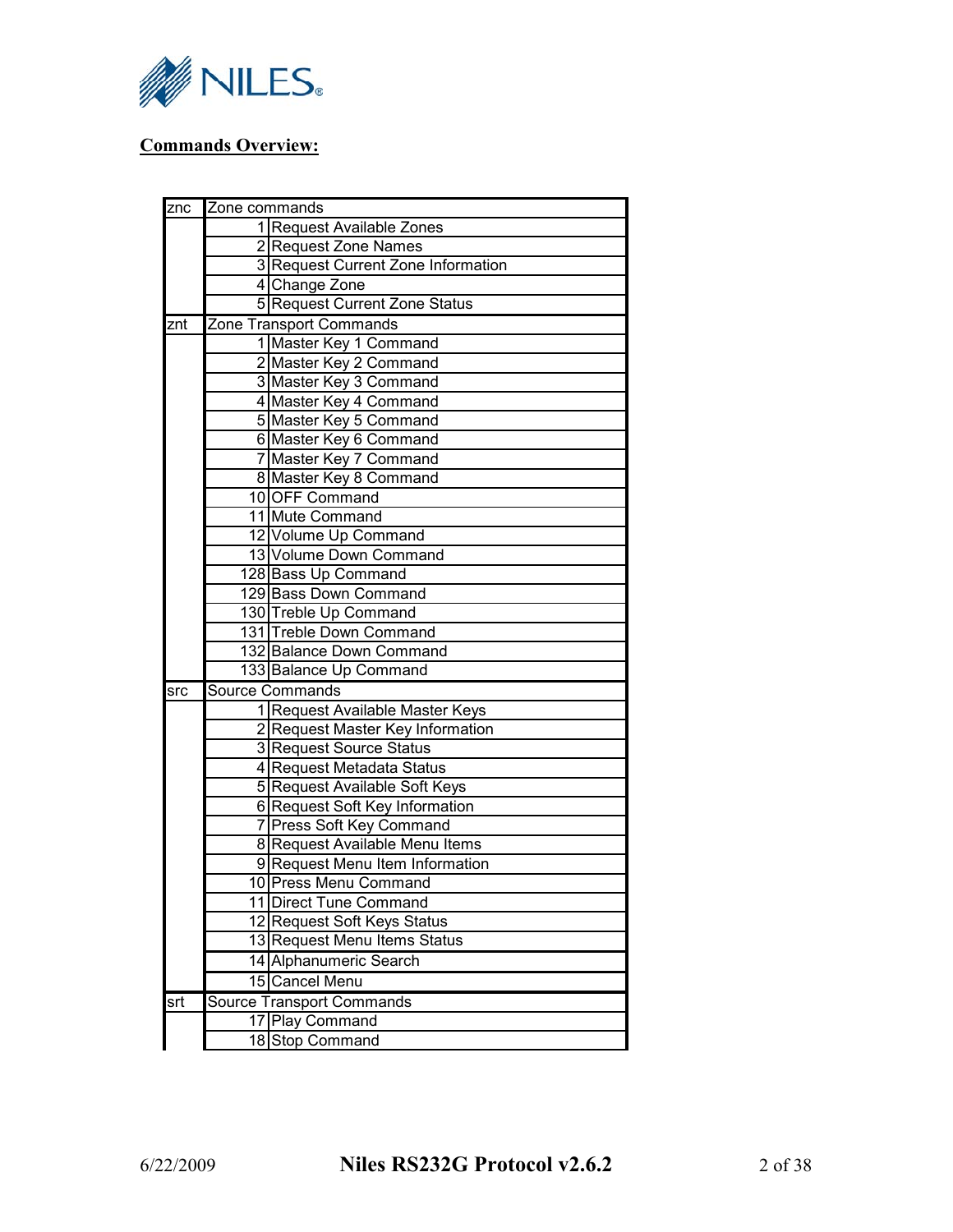

| 20 Rewind Command                        |
|------------------------------------------|
| 21 Fast Forward Command                  |
| 22 Menu Command                          |
| 23 Up Command                            |
| 24 Guide Command                         |
| 25 Left Command                          |
| 26 Select Command                        |
| 27 Right Command                         |
| 28 Exit Command                          |
| 29 Down Command                          |
| 30 Info Command                          |
| 33 Numeral 1 Command                     |
| 34 Numeral 2 Command                     |
| 35 Numeral 3 Command                     |
| 36 Numeral 4 Command                     |
| 37 Numeral 5 Command                     |
| 38 Numeral 6 Command                     |
| 39 Numeral 7 Command                     |
| 40 Numeral 8 Command                     |
| 41 Numeral 9 Command                     |
| 42 Numeral 0 Command                     |
| 43 Previous Command                      |
| 44 Next Command                          |
| 45 Random Command                        |
| 46 Group Command                         |
| 47 Dics Command                          |
| 48 Fav Command                           |
| 65 AM Command                            |
| 66 FM Command                            |
| 67 Pg / Ch Up Command                    |
| 68 Pg / Ch Down Command                  |
| 69 Enter Command                         |
| 70 Clear Command                         |
|                                          |
| 1 Request Time                           |
| 2 Set Time                               |
| 3 Request Zone Sleep Timer Configuration |
| 4 Set Zone Sleep Timer Configuration     |
| 5 Request Zone Alarm Clock Configuration |
| 6 Set Zone Alarm Clock Configuration     |
| 7 Request Zone Page                      |
| 8 Set Zone Page                          |
| 9 Request Zone Turn ON Volume            |
| 10 Set Zone Turn ON Volume               |
| <b>Special Commands</b>                  |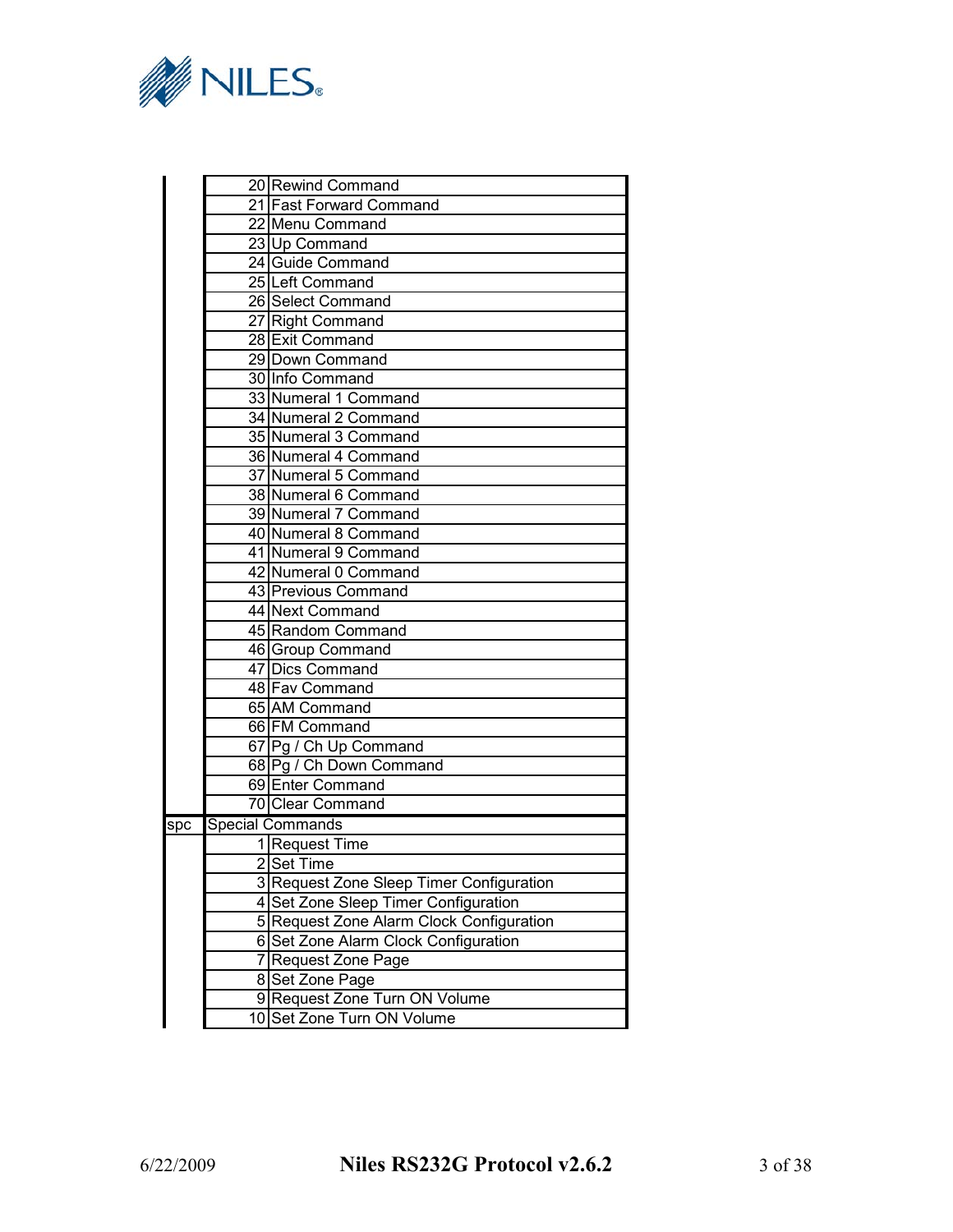

|            |                                            | 11 Request Zone Max Volume                   |  |  |
|------------|--------------------------------------------|----------------------------------------------|--|--|
|            |                                            | 12 Set Zone Max Volume                       |  |  |
|            |                                            | 13 Set Volume for current zone               |  |  |
|            |                                            | 14 Set Volume for a zone                     |  |  |
| syc        |                                            | <b>System Commands</b>                       |  |  |
|            |                                            | 1 Reset Command                              |  |  |
|            |                                            | 2 Report Mode Command                        |  |  |
|            |                                            | 3 Rebuild EEPROM                             |  |  |
| <b>USC</b> |                                            | <b>Unsolicited Commands</b>                  |  |  |
|            |                                            | 1 Ready Command                              |  |  |
|            |                                            | 2 Zone Status Command                        |  |  |
|            |                                            | 3 Source Status Command                      |  |  |
|            | 4 Metadata Status Command                  |                                              |  |  |
|            | 5 Available Soft Keys Command              |                                              |  |  |
|            | 6 Available Menu Items Command             |                                              |  |  |
|            | 7 Available Metadata and Soft Keys Command |                                              |  |  |
|            |                                            | 8 Available Soft Keys and Menu Items Command |  |  |
|            |                                            | 9 Soft Keys Status Command                   |  |  |
|            |                                            | 10 Menu Items Status Command                 |  |  |
|            |                                            | 11 Menu Items Status Command Extended        |  |  |
|            |                                            | 12 Short Zone Status                         |  |  |
|            |                                            | 13 New Metadata Available                    |  |  |
|            | rXXX Responses                             |                                              |  |  |
|            |                                            | OK Command                                   |  |  |
|            | <b>Fail Command</b>                        |                                              |  |  |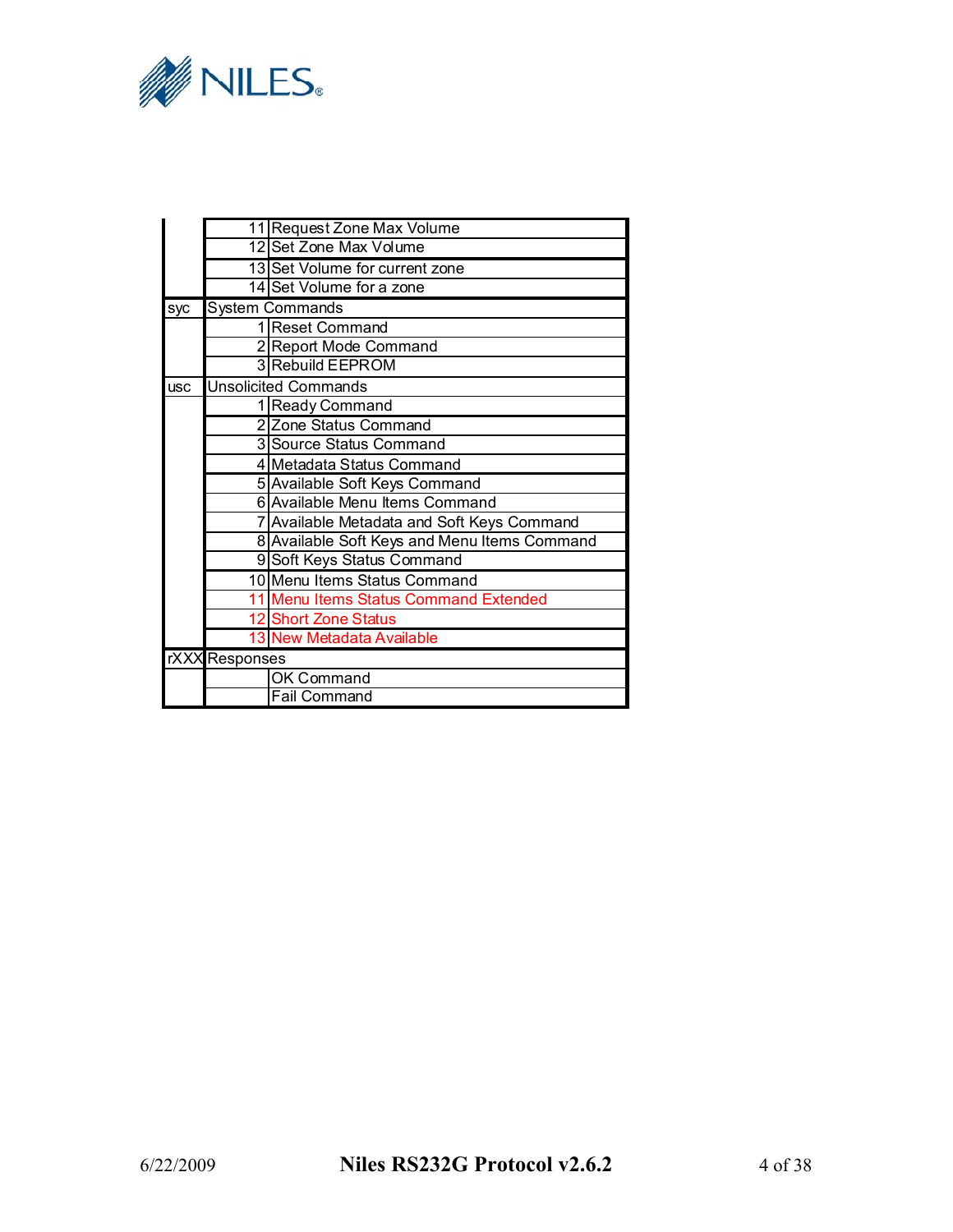

# **Messages Format Overview:**

| mmand | ำde -<br>. m. |  |
|-------|---------------|--|

| nmand | ۹۵<br> |  | ÷ |
|-------|--------|--|---|

| DATA    |          |                                 |         |
|---------|----------|---------------------------------|---------|
| Command | Key Code | Parameter N<br>Parameter1,<br>. | $<$ cr> |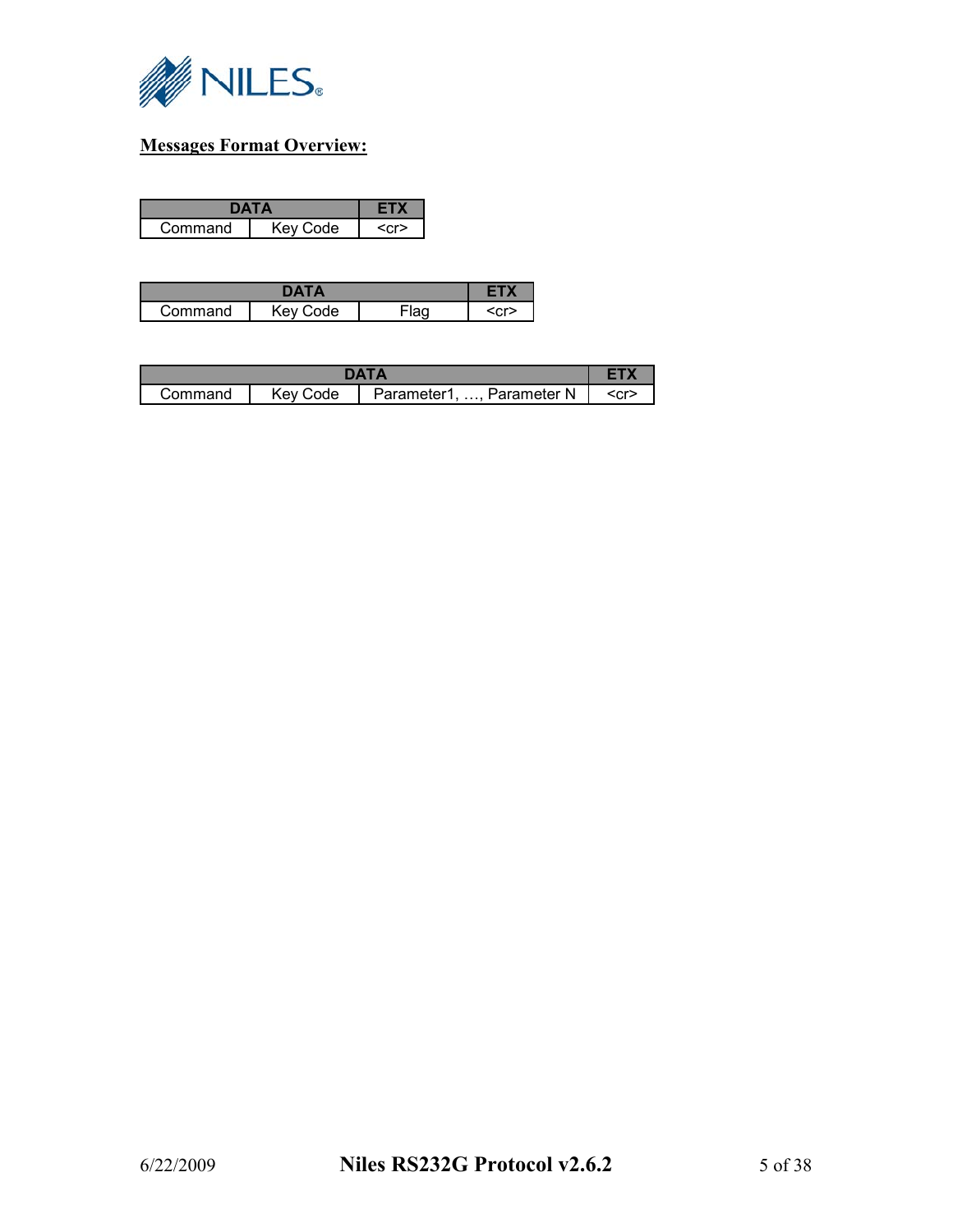

# **Zone Commands**

## **1) Request Available Zones**

This command provides you the number of zones previously configured in the system.

Syntax: znc, $1 < CR$ 

Response: rznc, $1,$ #<CR>

#: Number of available zones.

Example:

| uı:        | znc, $1 < CR$ | (request available zones)                                 |
|------------|---------------|-----------------------------------------------------------|
| $rs232g$ : |               | rznc, $1,4 < CR$ (there are 4 available zones – up to 30) |

## **2) Request Zone Names**

This command is used after we determine how many available zones "do we have". Its only parameter is the index of the zone (the index is not the same as zone number). The index starts in 0.

Syntax: znc, $2$ ,#<CR>

#: Index of the zone to retrieve its name. Index start in 0.

Response: rznc,2,zone,bytes,name<CR>

zone: zone number. bytes: bytes of the name. name: name string.

Example:

| uı:        | znc,2,0 $\langle$ CR $>$                      |
|------------|-----------------------------------------------|
| $rs232g$ : | rznc, $2, 1, 11$ , Family Room <cr></cr>      |
|            | 11 characters and the name is "Family Room"). |

 $(request zone name on index 0)$ (the zone number is  $1$ , the name has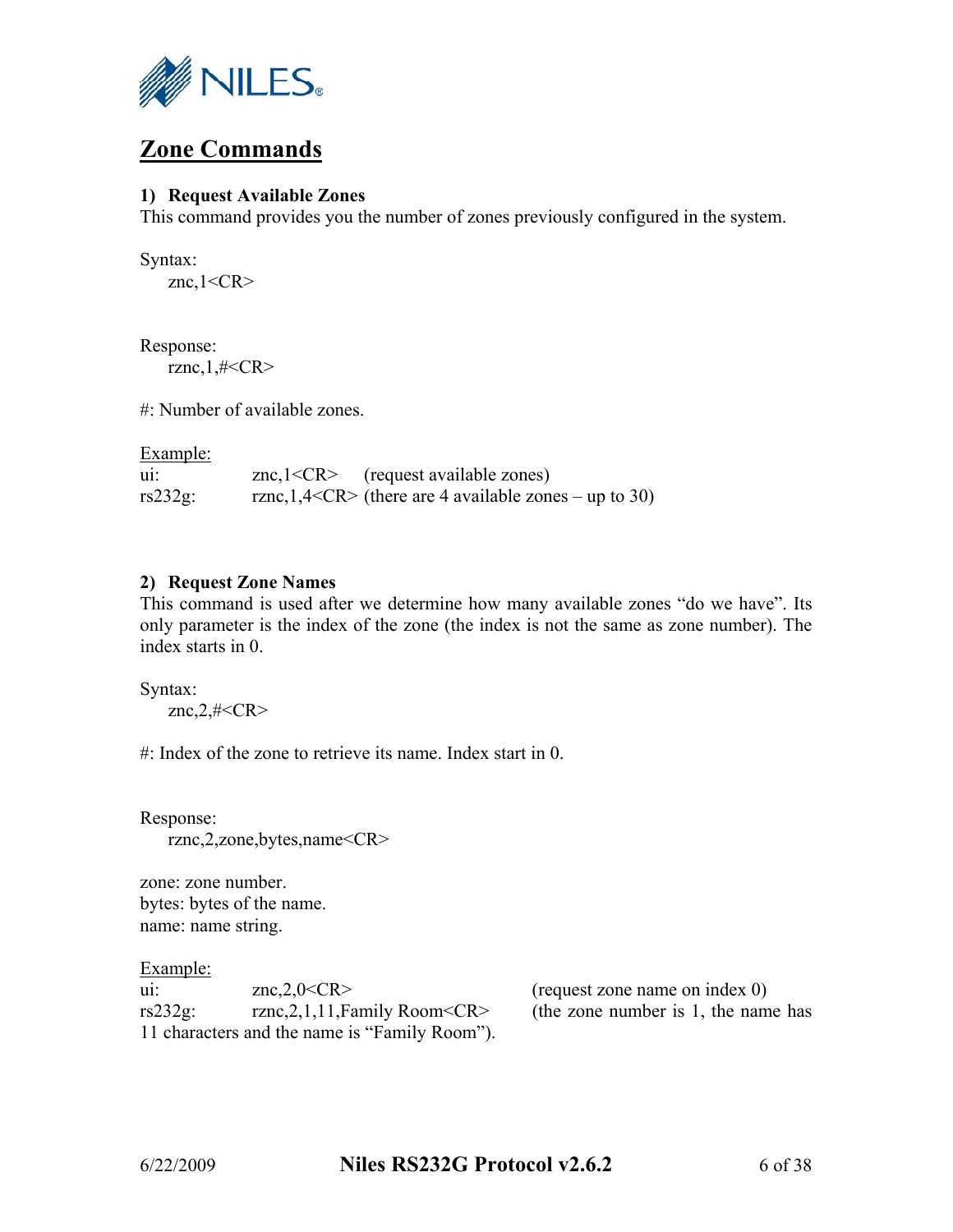

# **3) Request Current Zone Information**

This command provides you information about the zone that the RS232G were set to work.

Syntax: znc,3<CR>

Response: rznc,3,zone,bytes,name<CR>

zone: zone number. bytes: bytes of the name. name: name string.

Example:

ui: znc,3<CR> (request current zone information) rs232g: rznc,3,4,6,Office<CR> (the zone number set to work is 4, the name has 6 characters and the name is "Office").

## **4) Change Zone**

This command allows you change zone that the RS232G will work. You have to use the zone number provides by *Request Zone Name* Command.

Syntax: znc, 4, zone  $\langle CR \rangle$ 

zone: new zone number.

Response: rznc,4,zone<CR>

zone: zone number assigned.

| uı:     | znc,4,2 <cr></cr> | (request change to zone 2)                |
|---------|-------------------|-------------------------------------------|
| rs232g: | rznc, 4, 2 < CR   | (confirmation that now you are in zone 2) |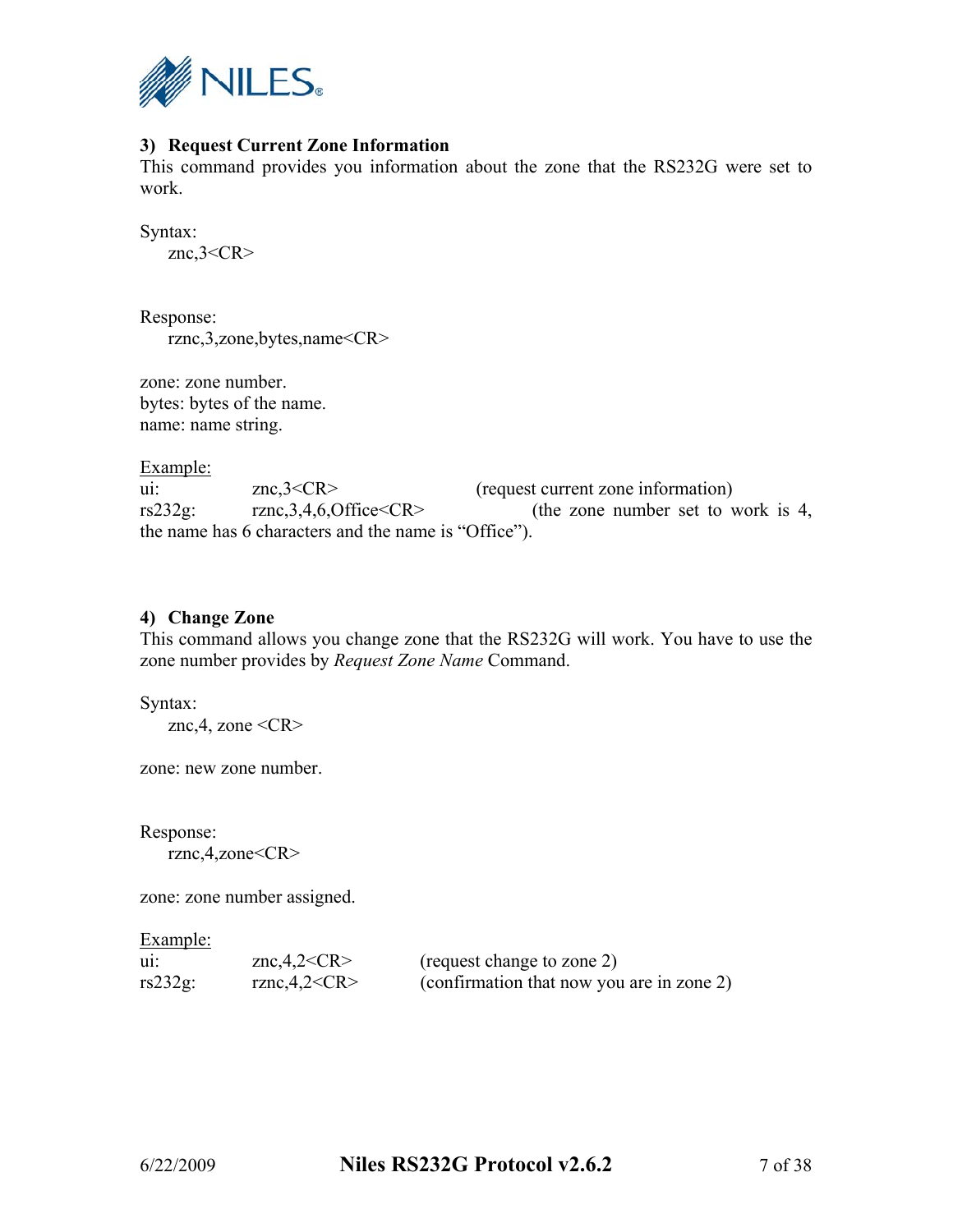

# **5) Request Current Zone Status**

This command provides you the zone status, which is actually assigned to the RS232G. Use this command only in Manual Mode (check System Commands – Report Mode Command: SYC,2) every time that you need update the zone status.

Syntax: znc, $5 < CR$ 

Response:

Check Unsolicited Commands (Zone Status – USC,2)

Example:

ui: znc,5<CR> (request zone status) rs232g: usc,  $2, 1, 3, 14, 0, 0, 0, 1 < CR$  (the current zone is 1, the current master key selected is 3, volume is 14,is not mute, the bass is 0, the treble is 0, the balance is 0 and the slot of the source card is1)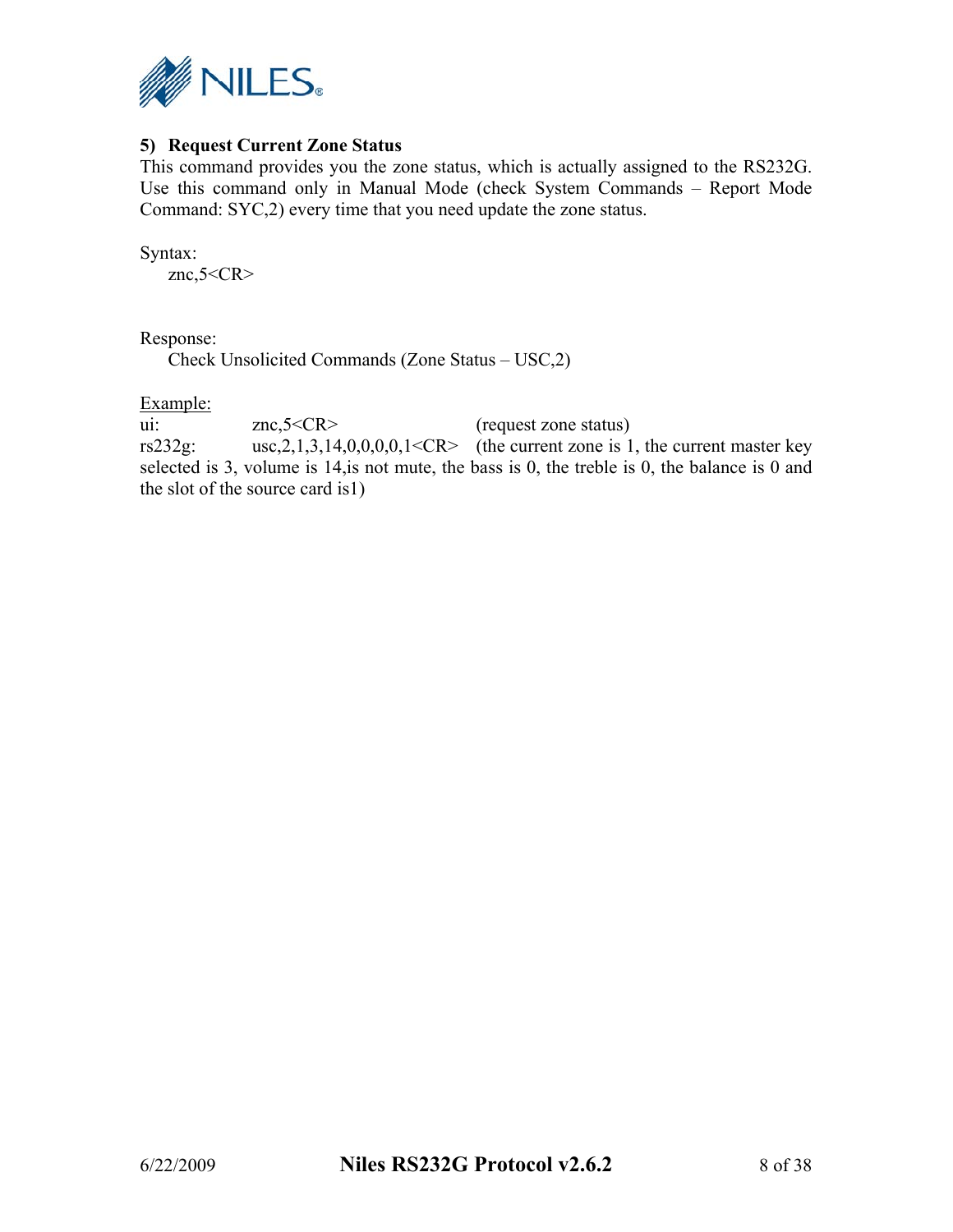

# **Zone Transport Commands**

## **6) Zone Transport Command**

The transport contains a key code number and a flag field. This command affects only zones. The repeat and hold flags are mutually exclusive. All key codes are sent once without flag when first pressed (key down event). If still pressed, most key codes every 150 milliseconds send a repeat flag; other keys, master keys and OFF key for instance, after two (maybe three) seconds send the hold flag. The Mute key only sends a Key down event.

Syntax (key down event): znt,key code<CR>

Response: Only in Manual Mode (check System Commands – Report Mode Command: SYC,2)

rznt,key code,OK<CR>

| key code: | $1 = Master Key 1 Command$ . |
|-----------|------------------------------|
|           | $2$ = Master Key 2 Command.  |
|           | $3$ = Master Key 3 Command.  |
|           | $4$ = Master Key 4 Command.  |
|           | $5$ = Master Key 5 Command.  |
|           | $6$ = Master Key 6 Command.  |
|           | $7 =$ Master Key 7 Command.  |
|           | $8$ = Master Key 8 Command.  |
|           | $10 =$ OFF Command.          |
|           | $11 =$ Mute Command.         |
|           | $12 =$ Volume Up Command.    |
|           | $13 =$ Volume Down Command.  |
|           | $128$ = Bass Up Command.     |
|           | $129$ = Bass Down Command.   |
|           | $130$ = Treble Up Command.   |
|           | $131$ = Treble Down Command. |
|           | 132 = Balance Down Command.  |
|           | $133$ = Balance Up Command.  |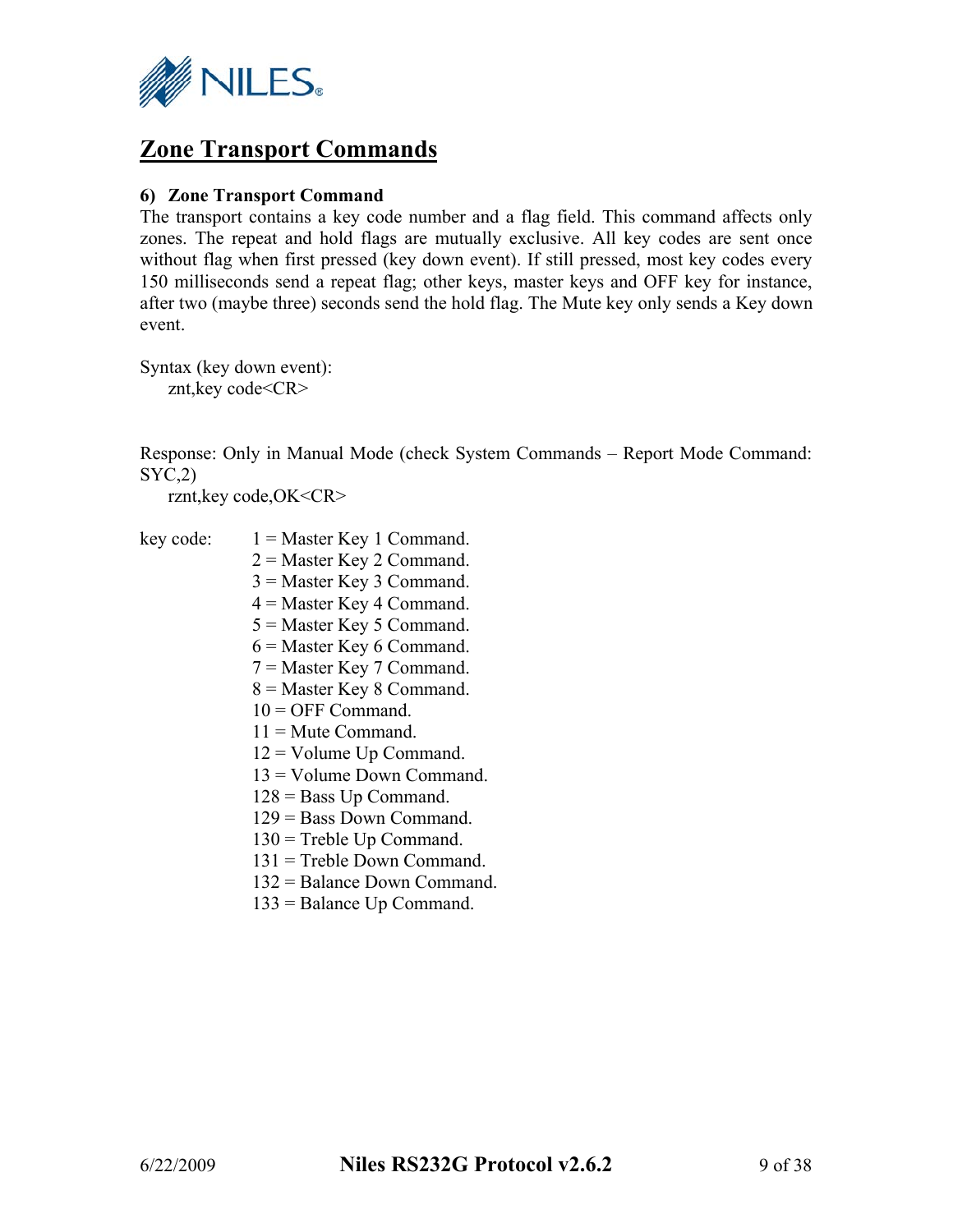

Syntax (key still pressed): znt,key code,flag<CR>

flag:  $h = \text{hold flag}$  for follow key codes: 1 = Master Key 1 Command. 2 = Master Key 2 Command. 3 = Master Key 3 Command. 4 = Master Key 4 Command. 5 = Master Key 5 Command. 6 = Master Key 6 Command. 7 = Master Key 7 Command. 8 = Master Key 8 Command.  $10 =$  OFF Command.

NOTE.- Key Code  $11 =$  Mute is not affected (do not anything).

Response: Only in Manual Mode (check System Commands – Report Mode Command:  $SYC,2)$ 

rznt,key code,OK<CR>

|                        | Example (Manual Mode):             |                                             |
|------------------------|------------------------------------|---------------------------------------------|
| $\mathbf{u}$ :         | znt,2 < CR                         | (select Master Key 2)                       |
| $rs232g$ :             | rznt, 2, OK < CR                   | (confirmation that you are selected Master) |
| Key 2)                 |                                    |                                             |
| (every 2 or 3 seconds) |                                    |                                             |
| $\mathbf{u}$ :         | znt, 2, h < CR                     | (send select Master Key 2 with hold flag)   |
| $rs232g$ :             | rznt, 2, OK < CR                   | (confirmation that you are selected Master) |
| Key 2)                 |                                    |                                             |
| Example (Auto Mode):   |                                    |                                             |
| $\mathbf{u}$ :         | znt,2 < CR                         | (select Master Key 2)                       |
| $rs232g$ :             | will send an Unsolicited Commands. |                                             |
| (every 2 or 3 seconds) |                                    |                                             |

ui: znt,2,h<CR> (send select Master Key 2 with hold flag)

rs232g: will send an Unsolicited Commands.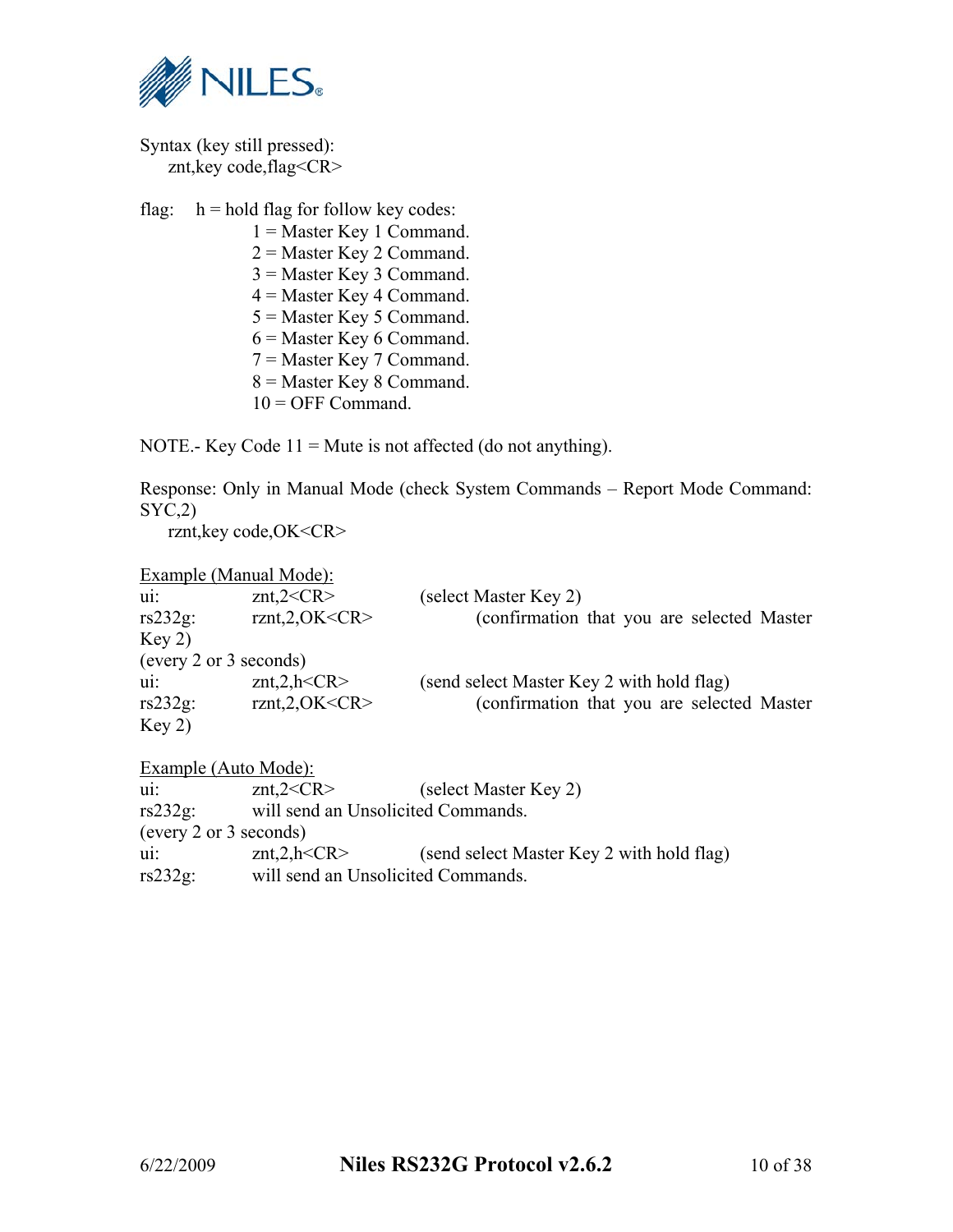

# **Source Commands**

## **7) Request Available Master Keys**

This command provides you the number of Master keys previously configured in the system.

Syntax:  $src, 1 < CR$ 

Response: rsrc,  $1$ ,#<CR>

#: Number of available Master keys.

Example:

| u1:        | src, l < CR | (request available master keys)                                |
|------------|-------------|----------------------------------------------------------------|
| $rs232g$ : |             | rsrc, $1,4 < CR$ (there are 4 available master keys – up to 8) |

## **8) Request Master Key Information**

This command is used after we determine how many available master keys the system has. Its only parameter is the index of the master key (the index is not the same as master key number). The index starts in 0.

Syntax:  $src, 2, # < CR$ 

#: Index of the Master Key to retrieve its information. Index start in 0.

Response: rsrc,2,master key,slot,type,bytes,name<CR>

master key: master key number. slot: slot of source associated. type:  $1 = XM$ .

 $2 =$  Sirius.  $3 = i$ Pod (MP3).  $4 = AM / FM$ .  $5 =$ Audio.  $6 =$ Lutron  $7 = HD AM / FM$  $8 = AM / FM$  Export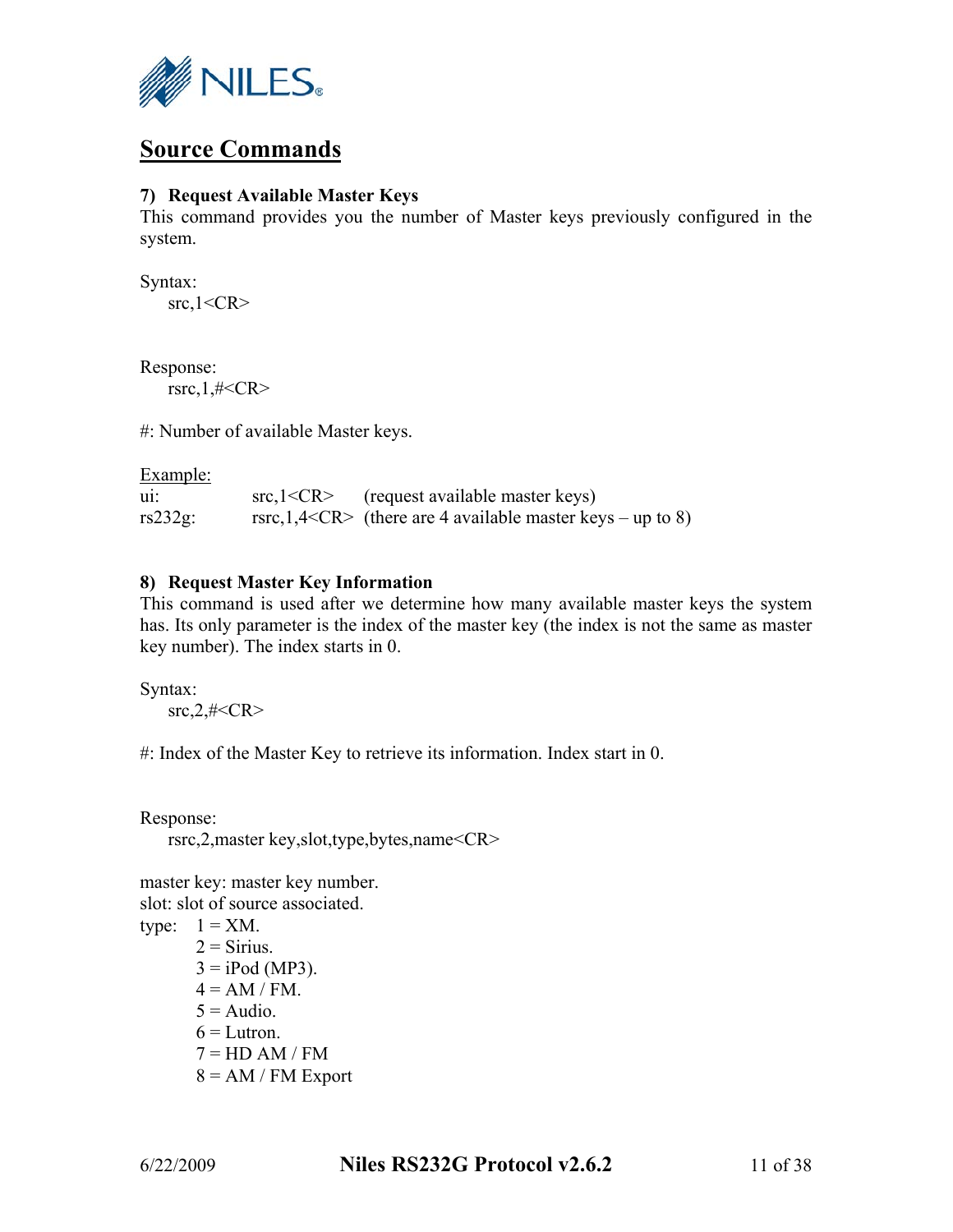

bytes: bytes of the name. name: name string. Example: ui:  $src, 2, 0 < CR$  (request master key information on index 0) rs232g: rsrc,2,1,1,5,3,DVD<CR> (the master key number is 1, the slot of the source card is 1, the type of the source is Audio, the name has 3 characters and the name is "DVD").

## **9) Request Source Status**

This command provides you the source status, which is actually selected. Used this command only in Manual Mode (check System Commands – Report Mode Command: SYC,2) every time that you need update the source status.

Syntax:  $src, 3 < CR$ 

Response:

Check Unsolicited Commands (Source Status – USC,3).

Example:

ui:  $src,3 < CR$ > (request source status) rs232g: usc,  $3, 1, 5, 0, 0, 0, 0, 0 \leq C$ R (the current source number is 1, the source type is Audio, there no antenna connected, there are no signal present, is not in stereo, is not in shuffle mode, is not in pause)

## **10) Request Metadata Status**

This command provides you the data that needs to be displayed. Use this command only in Manual Mode (check System Commands – Report Mode Command: SYC,2) every time that you need update your screen and you are not interacting with the menu.

Syntax:

 $src, 4 < CR$ 

#### Response:

Check Unsolicited Commands (Metadata Status – USC,4).

Example:

ui:  $src, 4 < CR$ > (request metadata status)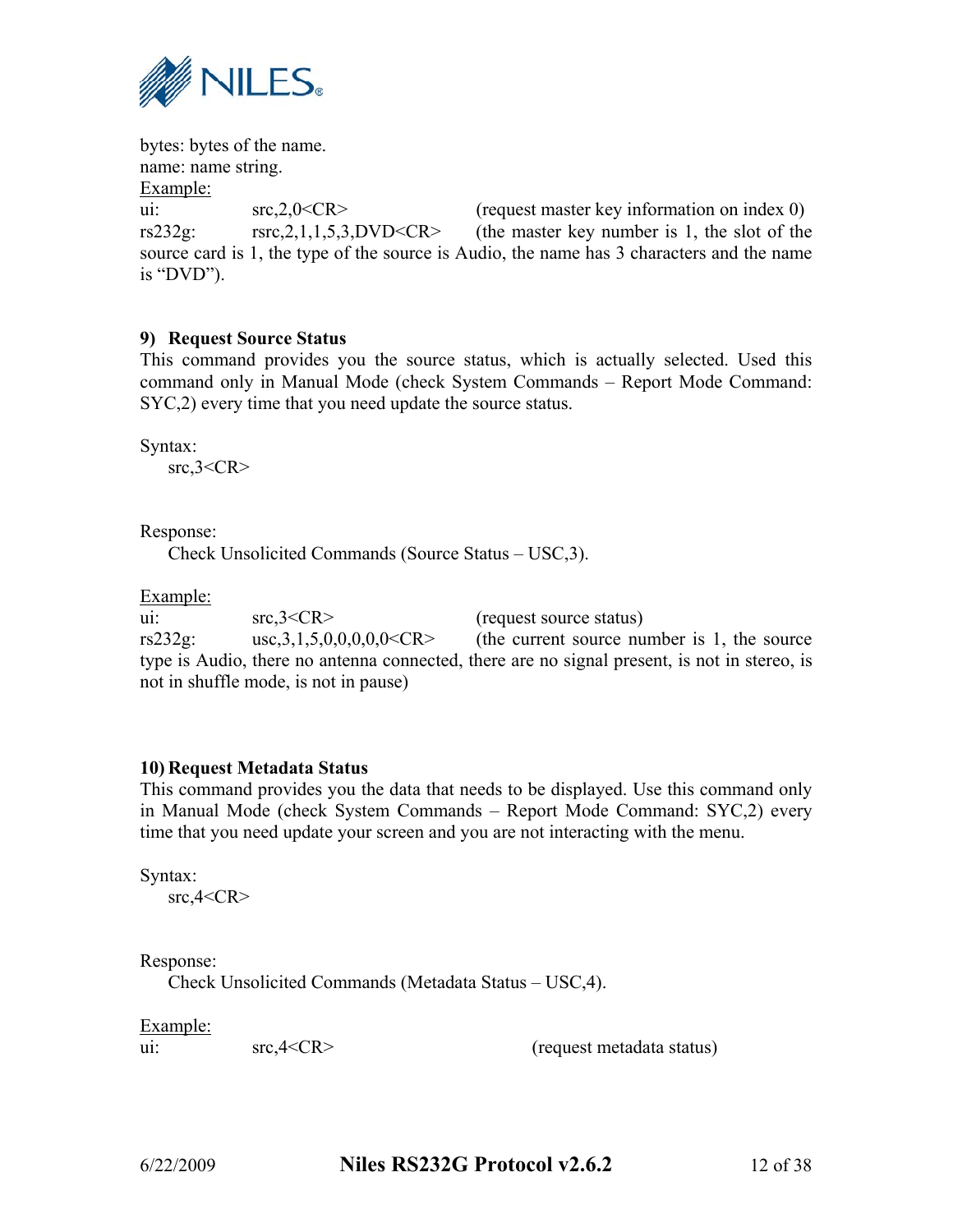

rs232g: usc,4,2,11,2,FM,12,4,98.3<CR> (there are two metadata, first metadata is Band with 2 characters and the name is FM and second metadata is Frequency with 4 characters and the name is 98.3)

# **11) Request Available Soft Keys**

This command provides you the number of Soft Keys available fro the current screen.

Syntax:

 $src, 5 < CR$ 

Response:

Check Unsolicited Commands (Available Soft Keys – USC,5).

Example:

| -u11       | src, 5 < CR | (request available soft keys)                               |
|------------|-------------|-------------------------------------------------------------|
| $rs232g$ : |             | usc, $5,3 < CR$ (there are 3 available soft keys – up to 3) |

## **12) Request Soft Key Information**

This command is used after we determine how many available soft keys do we have. Its only parameter is the index of the soft key. The index starts in 0.

Syntax:  $src, 6, \# < CR$ 

#: Index of the Soft Key to retrieve its information. Index start in 0.

Response: rsrc,6,#,type,behavior,bytes,name<CR>

#: Index of the Soft Key.

- type:  $0 = \text{Default}$ .
	- $1 = Page Down$ .
	- $2 = Page Up.$
	- $3 =$  Select.
	- $4 = Back$
	- $5 =$ Menu.
	- $6 =$ Guide.
	- $7 =$ Favorites.
	- $8$  = Transport.

behavior:  $0 = no$  alternate behavior.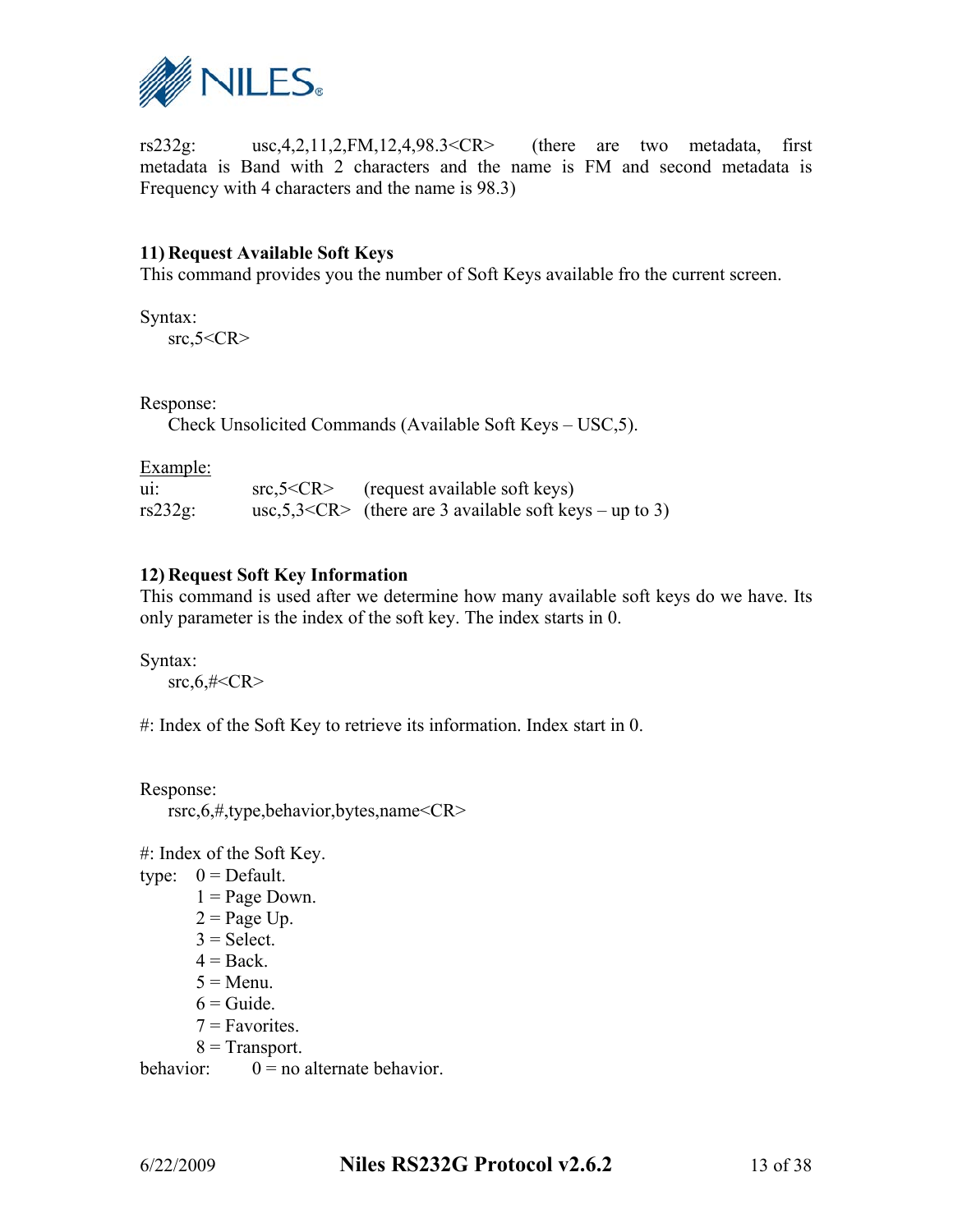

 $1 =$  alternate behavior. bytes: bytes of the name. name: name string.

Example:

| u1:        | src, 6, 2 < CR                       | (request soft key information on index 2)                                                    |
|------------|--------------------------------------|----------------------------------------------------------------------------------------------|
| $rs232g$ : | rsrc, $6,0,0,4$ , Favs $\leq$ CR $>$ | (for the soft key index $\theta$ its type is                                                 |
|            |                                      | Default, it does not have alternative behavior, it has 4 characters and its name is "Favs"). |

## **13) Press Soft Key Command**

This command selects a specific soft key. The parameter needed must be taken from the Soft Key Information. If the behavior of the Soft Key is 0 the only behavior for this command is 0. On the other hand, if the behavior of the Soft Key is 1 we can use 0 for a normal behavior (press and release) or 1 for alternative behavior (alternative behavior is send if is still press for 2 seconds).

Syntax: src,7,#,behavior <CR>

#: Index of the Soft Key behavior:  $0 = no$  alternate behavior  $1 =$  alternate behavior.

Response: Only in Manual Mode (check System Commands – Report Mode Command:  $SYC,2)$ 

rsrc,7,OK<CR>

| uı:        | src, 7, 2, 0 < CR | (select soft key index 2 normal behavior) |  |     |
|------------|-------------------|-------------------------------------------|--|-----|
| $rs232g$ : | rsrc,7,OK < CR    | (acknowledge that the command             |  | was |
| executed). |                   |                                           |  |     |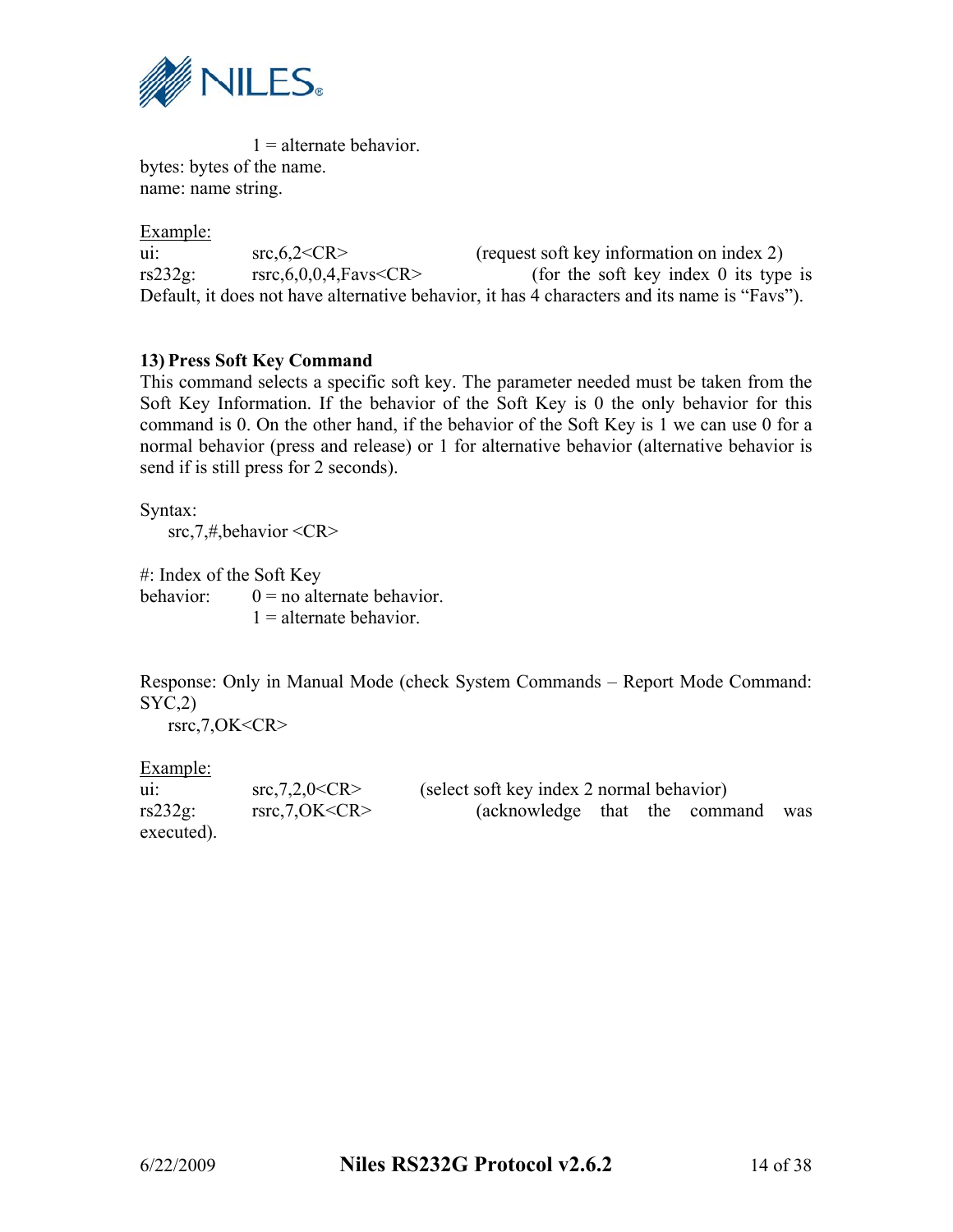

# **14) Request Available Menu Items**

This command provides you the number of Menu Items available fro the current screen.

Syntax:

 $src, 8 < CR$ 

Response:

Check Unsolicited Commands (Available Menu Items – USC,6).

Example:

ui: src,8<CR> (request available menu items) rs232g: usc,  $6, 4, 5$ , "Songs",  $0 < CR$  (there are 4 available menu items – up to 5, the title has 5 characters and the name is "Songs", this set of menus do not support alphanumeric search)

## **15) Request Menu Item Information**

This command is used after we determine how many available menu items do we have. Its only parameter is the index of the menu item. The index starts in 0.

Syntax:

 $src, 9, \# < CR$ 

#: Index of the Menu Item to retrieve its information. Index start in 0.

Response: rsrc,9,#,behavior,bytes,name<CR>

#: Index of the Menu Item. behavior:  $0 = no$  alternate behavior  $1 =$  alternate behavior. bytes: bytes of the name. name: name string.

Example:

ui:  $src, 9, 2 < CR >$  (request menu item information on index 2) rs232g: rsrc,9,2,10,3. FM 93.1<CR> (for the menu item index 0 its behavior is not have alternative, it has 10 characters and its name is "3. FM 93.1").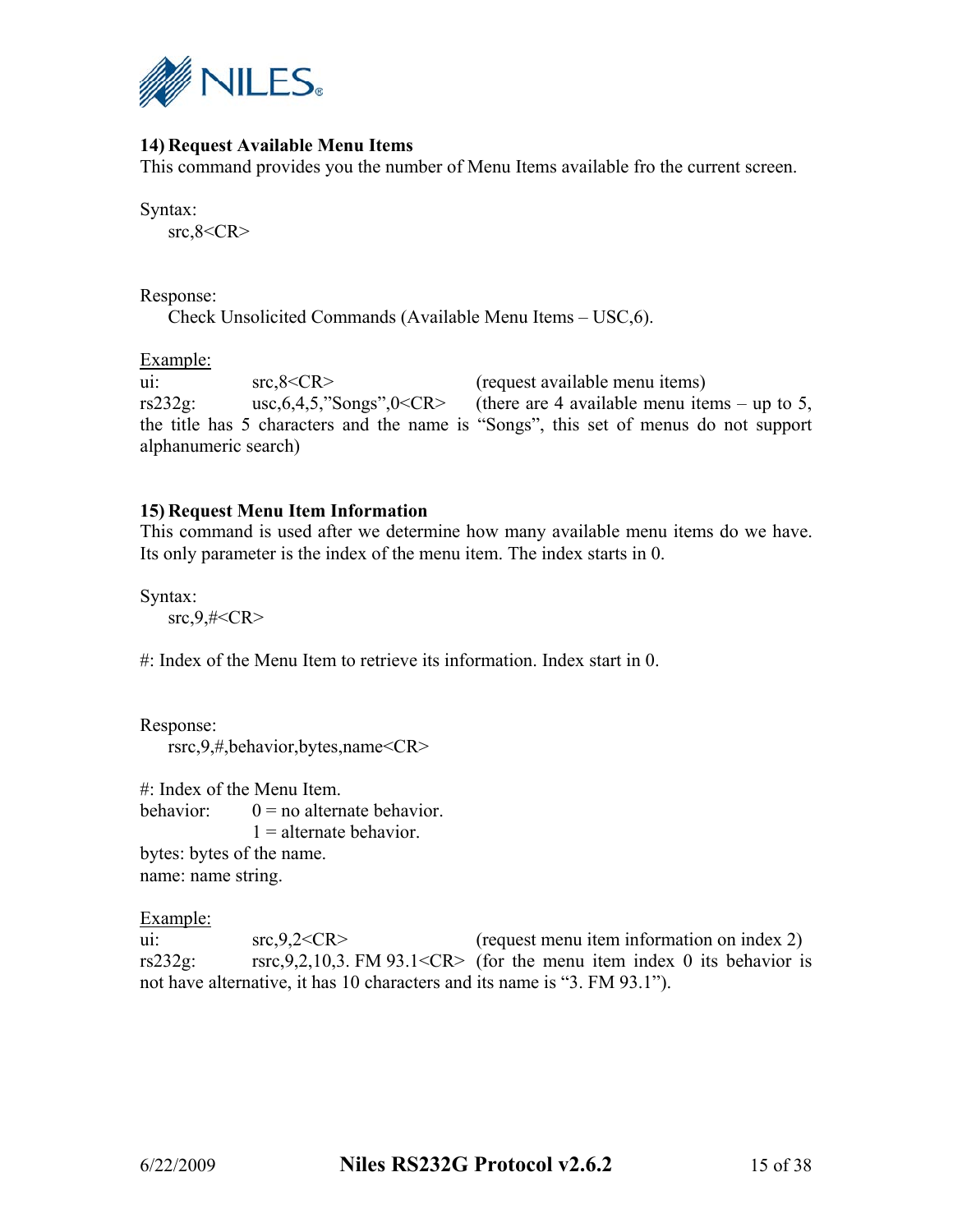

# **16) Press Menu Command**

This command selects a specific menu item. The parameter needed must be taken from the Menu Item Information. If the behavior of the Menu Item is 0 the only behavior for this command is 0. On the other hand, if the behavior of the Menu Item is 1 we can use 0 for a normal behavior (press and release) or 1 for alternative behavior (alternative behavior is send if is still press for 2 seconds).

Syntax: src,10,#,behavior<CR>

#: Index of the Menu Item behavior:  $0 = no$  alternate behavior.  $1 =$  alternate behavior.

Response: Only in Manual Mode (check System Commands – Report Mode Command:  $SYC<sub>2</sub>$ )

rsrc,10,OK<CR>

| $\mathbf{u}$ | src, 10, 2, 1 < CR | (select menu item index 2 alternative        |  |  |
|--------------|--------------------|----------------------------------------------|--|--|
| behavior)    |                    |                                              |  |  |
| $rs232g$ :   | rsrc, 10, OK < CR  | (acknowledge that the command was executed). |  |  |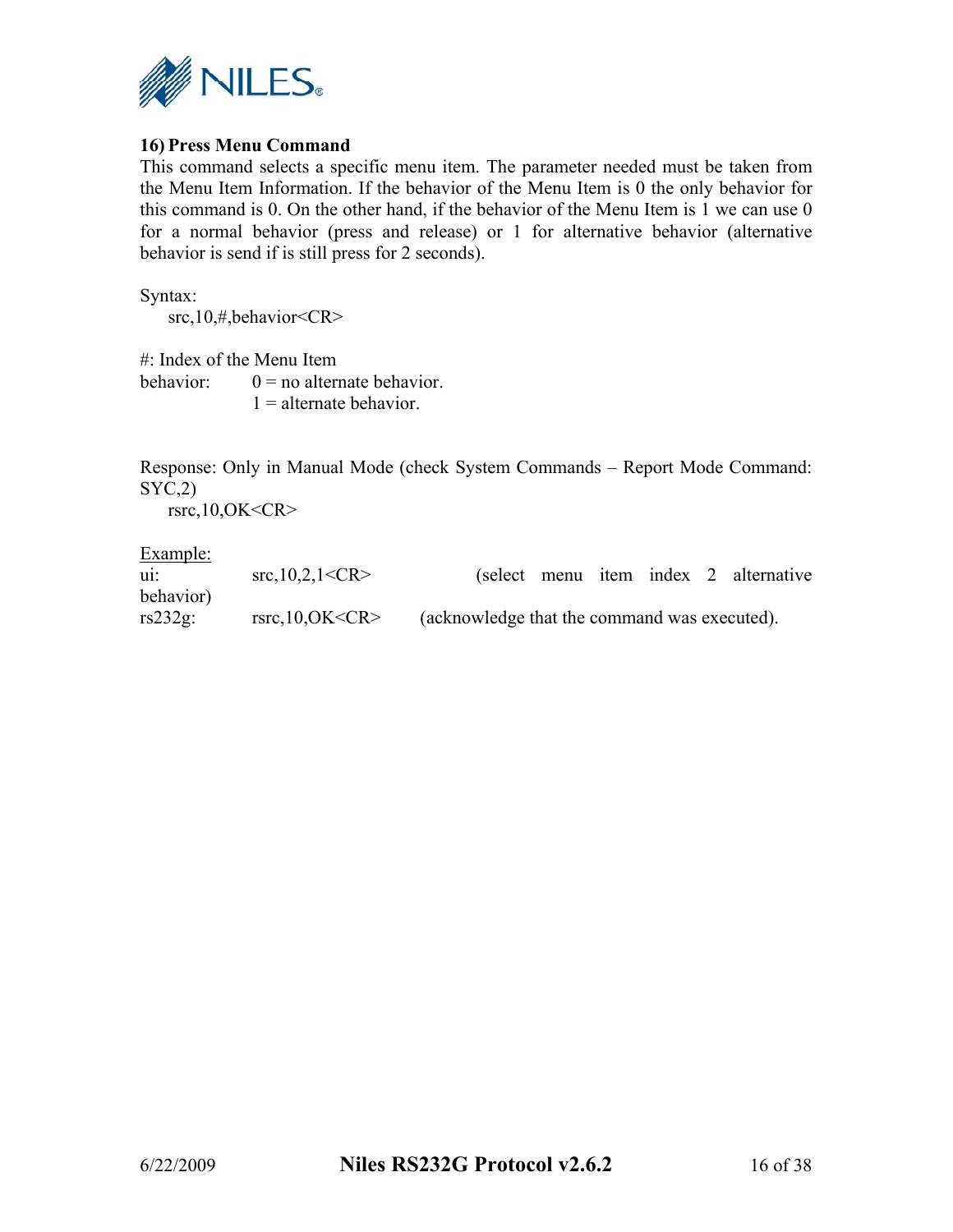

## **17) Direct Tune Command**

All tunable modules (XM, Sirius, AM/FM, HD radio) must support this command. For the XM and Sirius the string must be of the form XX or XXX. For AM the string must be of the form XXX or XXXX. For FM the decimal point should be included, for instance XX.X or XXX.X.

For HD radio a digital sub station id may also be included. The format would be: XXX-X or XXXX-X for AM stations and XX.X-X or XXX.X-X for FM stations.

Syntax:

src,11,#,string value<CR>

#: bytes of the string value. string value: station string.

value: depend of the source card.

|              | XM and Sirius: XX or XXX |
|--------------|--------------------------|
| AM           | : XXX or XXXX            |
| <b>FM</b>    | $\cdot$ XX X or XXX X    |
| AM HD        | $\cdot$ XX-X or XXX-X    |
| <b>FM HD</b> | : XX.X-X or XXX.X-X      |
|              |                          |

Response: Only in Manual Mode (check System Commands – Report Mode Command:  $SYC,2)$ 

rsrc,11,OK<CR>

Example(s):

| $\mathbf{u}$ | $src, 11, 4, 93.1 < CR$ (select direct tune 93.1) – or -             |
|--------------|----------------------------------------------------------------------|
|              | $src, 11, 7, 102.7 - 1 < CR$ (select direct tune HD station 102.7-1) |
| $rs232g$ :   | (acknowledge that the command was executed)<br>rsrc,11,OK < CR       |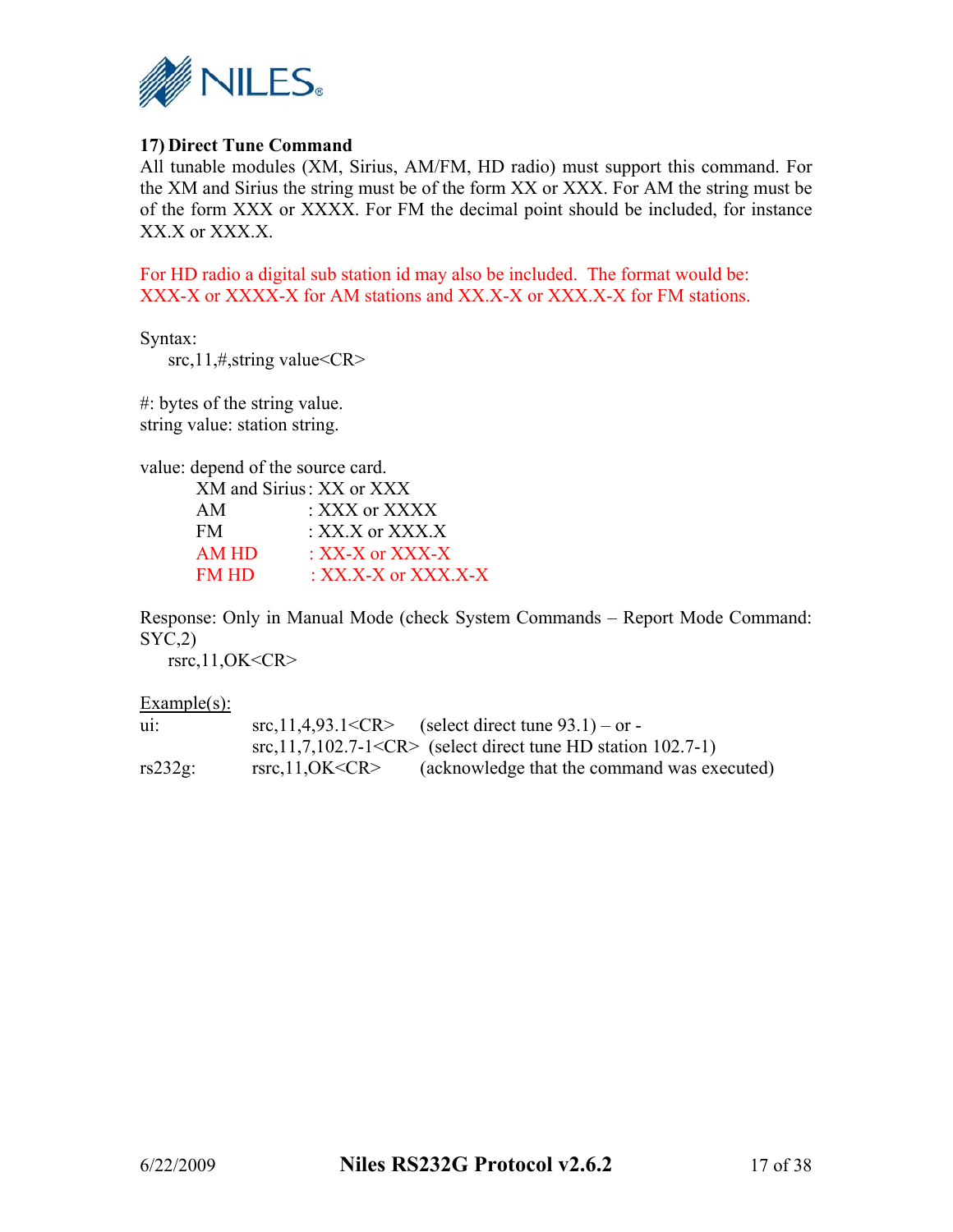

# **18) Request Soft Keys Status**

This command provides you the available Soft Keys including all its information. Use this command only in Manual Mode (check System Commands – Report Mode Command: SYC,2) every time that you need update the Soft Keys.

Syntax:

src,12<CR>

#### Response:

Check Unsolicited Commands (Soft Keys Status – USC,9).

#### Example:

ui:  $src, 12 < CR$  (request soft keys status) rs232g: usc,9,3,0,0,1,3,Cat,1,0,1,5,Guide,2,0,0,4,Favs<CR> (exist available three soft keys: the first soft key has index 0, type 0, it has alternate behavior, it has 3 characters and its name is "Cat"; the second soft key has index 1, type 0, it has an alternate behavior, it has 5 characters and its name is "Guide"; the last soft key has index 2, type 0, it has no alternate behavior, it has 4 characters and its name is "Favs")

## **19) Request Menu Items Status**

This command provides you the available Menu Items including all its information. Use this command only in Manual Mode (check System Commands – Report Mode Command: SYC,2) every time that you need update the Menu Items.

Syntax: src,13<CR>

Response:

Check Unsolicited Commands (Menu Items Status – USC,10).

Example:

ui:  $src, 13 < CR$  (request soft keys status) rs232g: usc,10,14,XM - Favorites,2,0,1,15,1. Sports Guide,1,1,14,\tadd favorite\t<CR> (the title has 14 characters and its name is "XM - Favorites"; exist available two menu items: the first menu item has index 0, it has an alternate behavior, it has 15 characters and its name is "1. Sports Guide"; the last menu item has index 1, it has alternate behavior, it has 14 characters and its name is "\tadd favorites\t")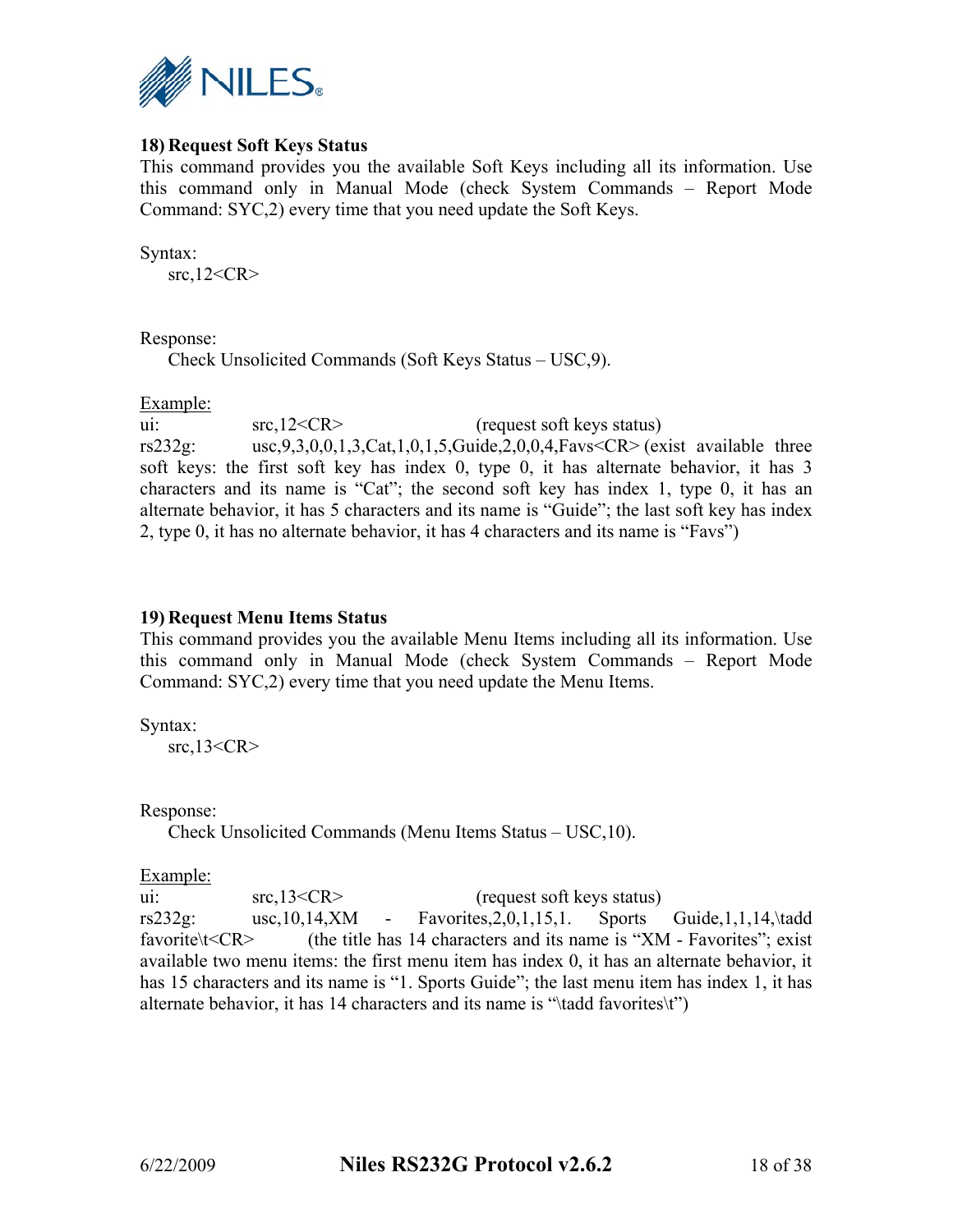

# **20) Alphanumeric Menu Search**

This command provides you the capability to do alphanumeric search only if the menus support it (the command ,6 Unsolicited Commands – Available Menu Items Command tells you if the menus support alphanumeric search) . After you send the command alphanumeric search you will received as a response the command USC,6 (Unsolicited Commands – Available Menu Items Command) that indicate that there are a new set of menus according with the alphanumeric word.

Syntax:

src,14,bytes,alphanumeric\_word<CR>

bytes: bytes of the alphanumeric word (max 3 characters). alphanumeric\_word: letter or word to be search.

Response:

Check Unsolicited Commands (Available Menu Items Command – USC,6).

Example:

ui: src,14,1,H<CR> (request soft keys status) rs232g: usc,6,5,5,Songs,1<CR> (we have 5 new menus, the title of the menu has 5 characters and the name is "Songs", also this set of menus support alphanumeric search)

## **21) Cancel Menu**

This command will exit the current menu and force the interface back to the 'Now Playing Screen' If the interface is in automatic mode 2 or 4 this command will cause the usc,4 response to be sent with the current metadata followed by usc,9 with the current soft key status. If the interface is in automatic mode 1 or 3 this command will cause the USC,7 response to be issued when new metadata is available. If this command is issued and the interface is NOT in menu mode the command will still be accepted and will force the return of the current metadata. In this case this command is the equal of issuing src,4 and src,6 commands.

Syntax:

src, $15 < CR$ 

Response:

 $rsrc, 15, 0 < CR$ 

#### Example:

| ul:        | src, 15 < CR            |
|------------|-------------------------|
| $rs232g$ : | rsrc, 15, 0             |
|            | $usc, 4, \ldots \ldots$ |
|            | $\text{usc}, 9, \ldots$ |

(request cancel menu) (command accepted) (receive current meta data) (receive current soft key status)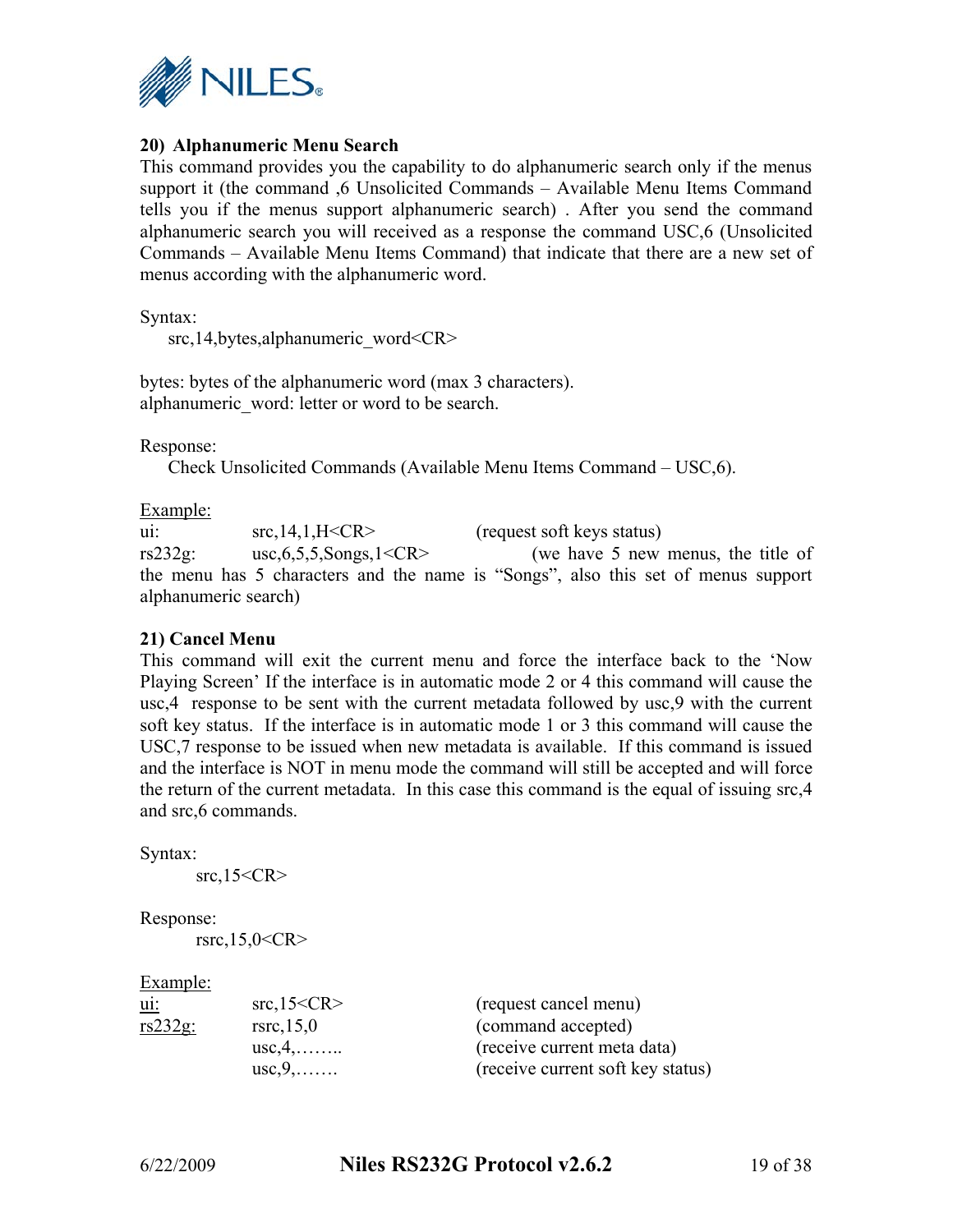

# **Source Transport Commands**

## **22) Source Transport Command**

The transport contains a key code number and a flag field. This command affects only sources. All key codes are sent once without flag when first pressed (key down event). If still pressed, key codes every 150 milliseconds send a repeat flag.

Syntax (key down event): srt, key code<CR>

Response: Only in Manual Mode (check System Commands – Report Mode Command: SYC,2)

rsrt,key code,OK<CR>

- key code:  $17 =$  Play Command.
	- $18 =$ Stop Command.
	- 19 = Pause Command.
	- 20 = Rewind Command.
	- 21 = Fast Forward Command.
	- $22 =$ Menu Command.
	- $23 = Up Command$ .
	- 24 = Guide Command.
	- $25$  = Left Command.
	- 26 = Select Command.
	- 27 = Right Command.
	- $28$  = Exit Command.
	- 29 = Down Command.
	- $30$  = Info Command.
	- 33 = Numeral 1 Command.
	- 34 = Numeral 2 Command.
	- 35 = Numeral 3 Command.
	- 36 = Numeral 4 Command.
	- 37 = Numeral 5 Command.
	- 38 = Numeral 6 Command.
	- 39 = Numeral 7 Command.
	- 40 = Numeral 8 Command.
	- 41 = Numeral 9 Command.
	- 42 = Numeral 0 Command.
	- 43 = Previous Command.
	- $44 =$ Next Command
	- 45 = Random Command.
	- 46 = Group Command.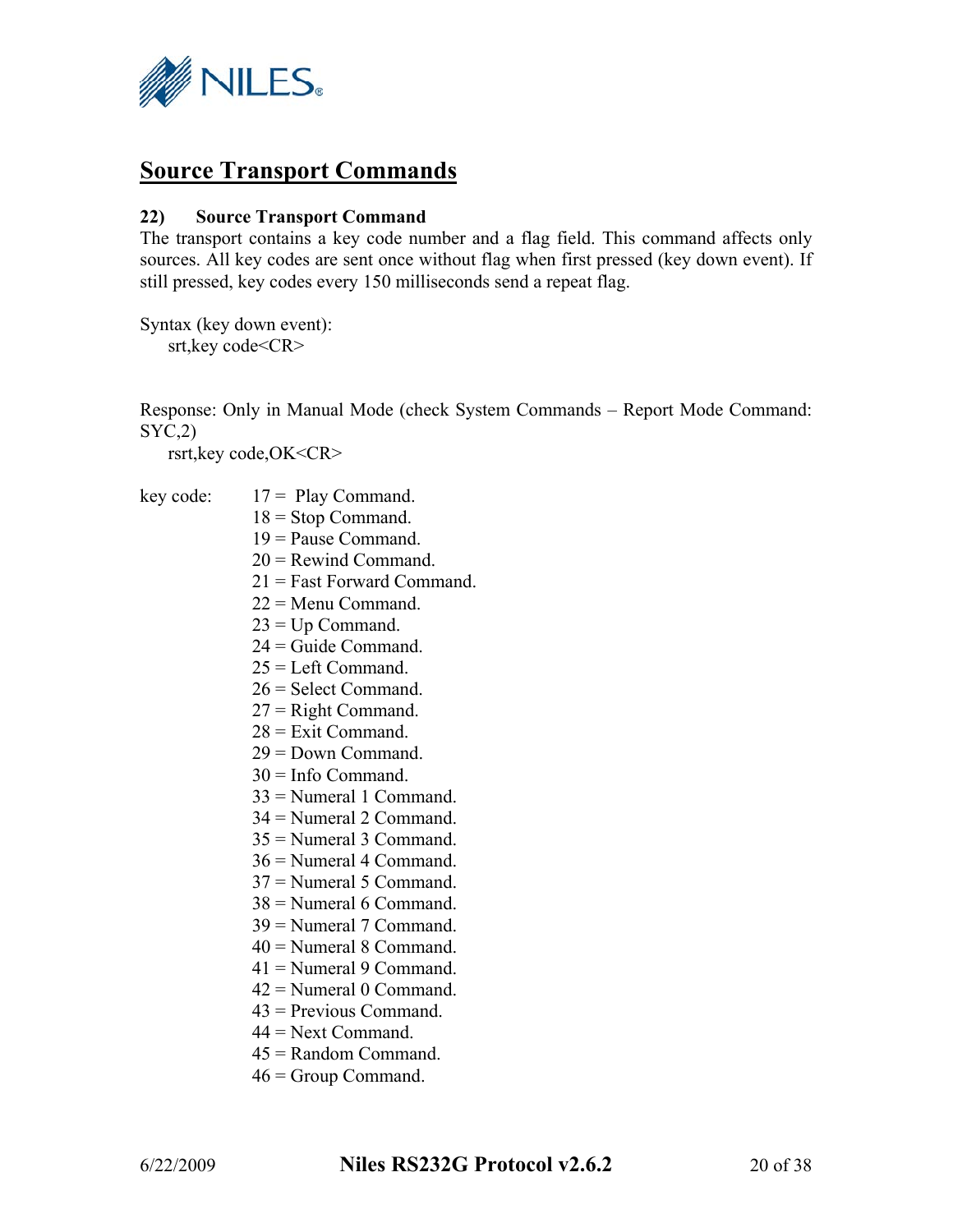

- 47 = Disc Command. 48 = Favorite Command.  $65 = AM$  Command.  $66$  = FM Command.  $67$  = Page / Channel Up Command.  $68 = Page / Channel Down Command$ .
- 69 = Enter Command.
- 70 = Clear Command.

Note: the key code never must be 0x00 (0) or 0xFF(255)

Syntax (key still pressed): srt,key code,repeat<CR>

key code: same key codes listed above. repeat:  $r =$  repeat flag.

Response: Only in Manual Mode (check System Commands – Report Mode Command:  $SYC,2)$ 

rsrt,key code,OK<CR>

| <b>Example (Manual Mode):</b> |                                                                          |
|-------------------------------|--------------------------------------------------------------------------|
| str.20 < CR                   | (send Rewind command)                                                    |
| rsrt, $20, OK < CR$           | (confirmation that you are Rewind)                                       |
| (every 150 milliseconds)      |                                                                          |
| str20,r < CR                  | (send Rewind command with hold flag)                                     |
| rsrt, $20, OK < CR$           | (confirmation that you are Rewind)                                       |
| <b>Example (Auto Mode):</b>   |                                                                          |
| str.33 < CR                   | (send number 1 command)                                                  |
|                               |                                                                          |
| (every 150 milliseconds)      |                                                                          |
| str, 33, r < CR               | (send number 1 command with repeat flag)                                 |
|                               |                                                                          |
|                               | will send an Unsolicited Commands.<br>will send an Unsolicited Commands. |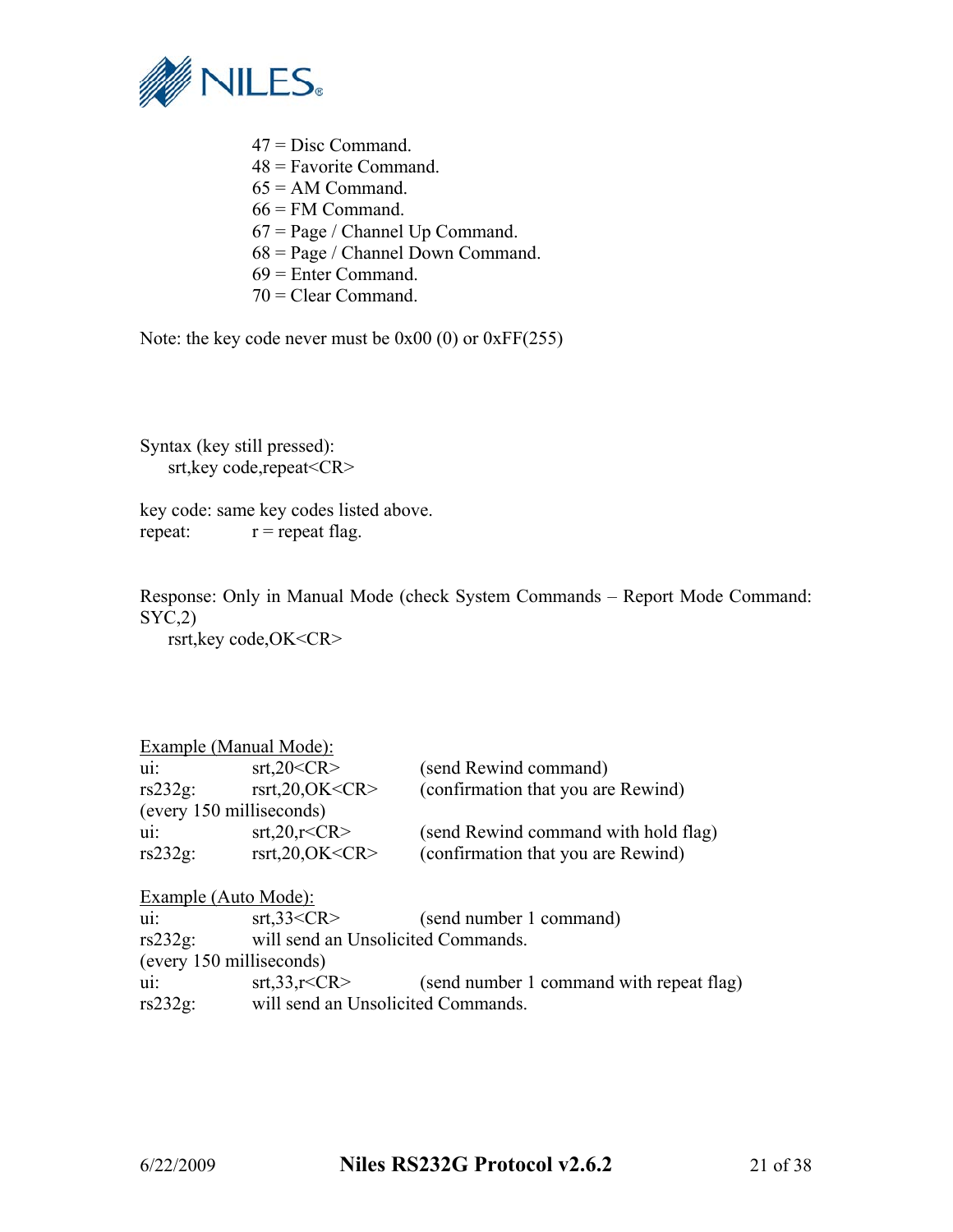

# **Special Commands**

## **23) Request Time**

This command provides you the hour, minutes and seconds of the system. 00:00 is 12:00 am (midnight) and 12:00 is 12:00 pm (noon).

Syntax:

spc,1<CR>

Response:

rspc,1,hours,minutes,seconds<CR>

hours:  $0$  to  $23$ . minutes: 0 to 59. seconds: 0 to 59.

Example:

| ui:        | spc,1 < CR | (request time)                                                  |
|------------|------------|-----------------------------------------------------------------|
| $rs232g$ : |            | rspc, $1, 11, 25, 5 < CR$ (11 am with 25 minutes and 5 seconds) |

## **24) Set Time**

This command sets the new hour, minutes and seconds of the system. 00:00 is 12:00 am (midnight) and 12:00 is 12:00 pm (noon).

Syntax:

spc,2,hours,minutes,seconds<CR>

hours: 0 to 23. minutes: 0 to 59. seconds: 0 to 59.

Response:

rspc,2,OK<CR>

| ui:        | $~$ spc,2,5,3,4 <cr></cr> | (set new time 5 am with 3 minutes and 4 seconds) |
|------------|---------------------------|--------------------------------------------------|
| $rs232g$ : | rspc,2,OK < CR            | (acknowledge that the command was executed)      |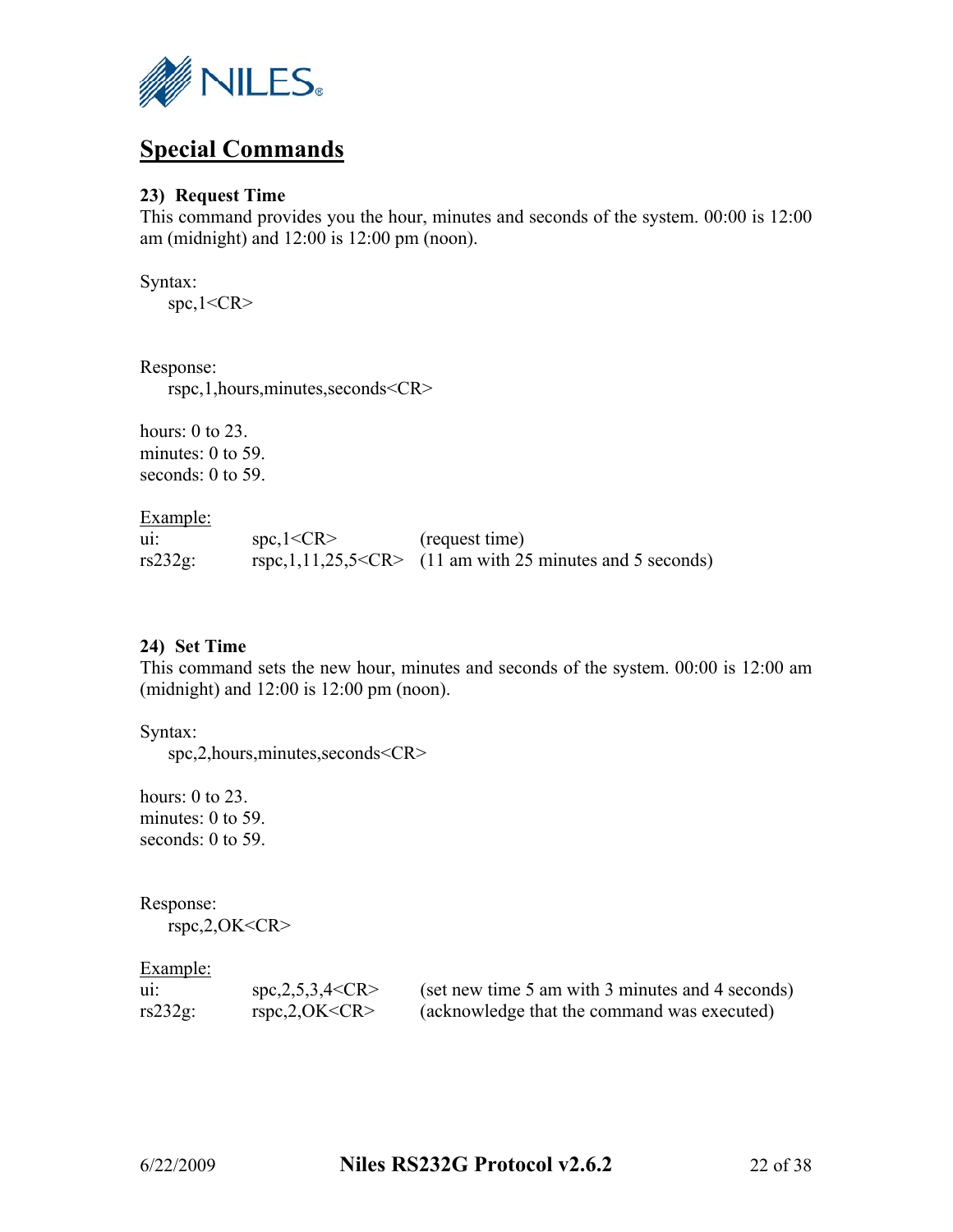

# **25) Request Zone Sleep Timer Configuration**

This command provides you the current zone sleep timer configuration.

Syntax:

spc,3<CR>

Response:

rspc,3,on off,all zones,timeout<CR>

| on off:    | $0 =$ timer is OFF.                                        |
|------------|------------------------------------------------------------|
|            | $1 =$ timer is ON.                                         |
| all zones: | $0 =$ not all zones should be turn off when timer expires. |
|            | $1 =$ all zones should be turn off when timer expires.     |
|            | time out: in minutes $(0 \text{ to } 120)$ .               |

Example:

| $\mathbf{u}$ | spc,3 < CR                                | (request current zone sleep timer)                     |
|--------------|-------------------------------------------|--------------------------------------------------------|
| $rs232g$ :   | rspc, 3, 0, 0, 5 < CR                     | (sleep timer disable, not all zones should be turn off |
|              | when timer expired, 5 minutes of timeout) |                                                        |

# **26) Set Zone Sleep Timer Configuration**

This command sets the sleep timer configuration for the current zone.

Syntax:

spc,4,on off,all zones,timeout <CR>

| on off:    | $0 =$ timer is OFF.                                        |
|------------|------------------------------------------------------------|
|            | $1 =$ timer is ON.                                         |
| all zones: | $0 =$ not all zones should be turn off when timer expires. |
|            | $1 =$ all zones should be turn off when timer expires.     |
|            |                                                            |

timeout: in minutes (0 to 120).

Response:

rspc,4,OK<CR>

| $\mathbf{u}$           | spc, 4, 1, 1, 25 < CR | (enable sleep timer, all zone should be turn off in 25) |
|------------------------|-----------------------|---------------------------------------------------------|
| minutes)<br>$rs232g$ : | rspc, 4, OK < CR      | (acknowledge that the command was executed)             |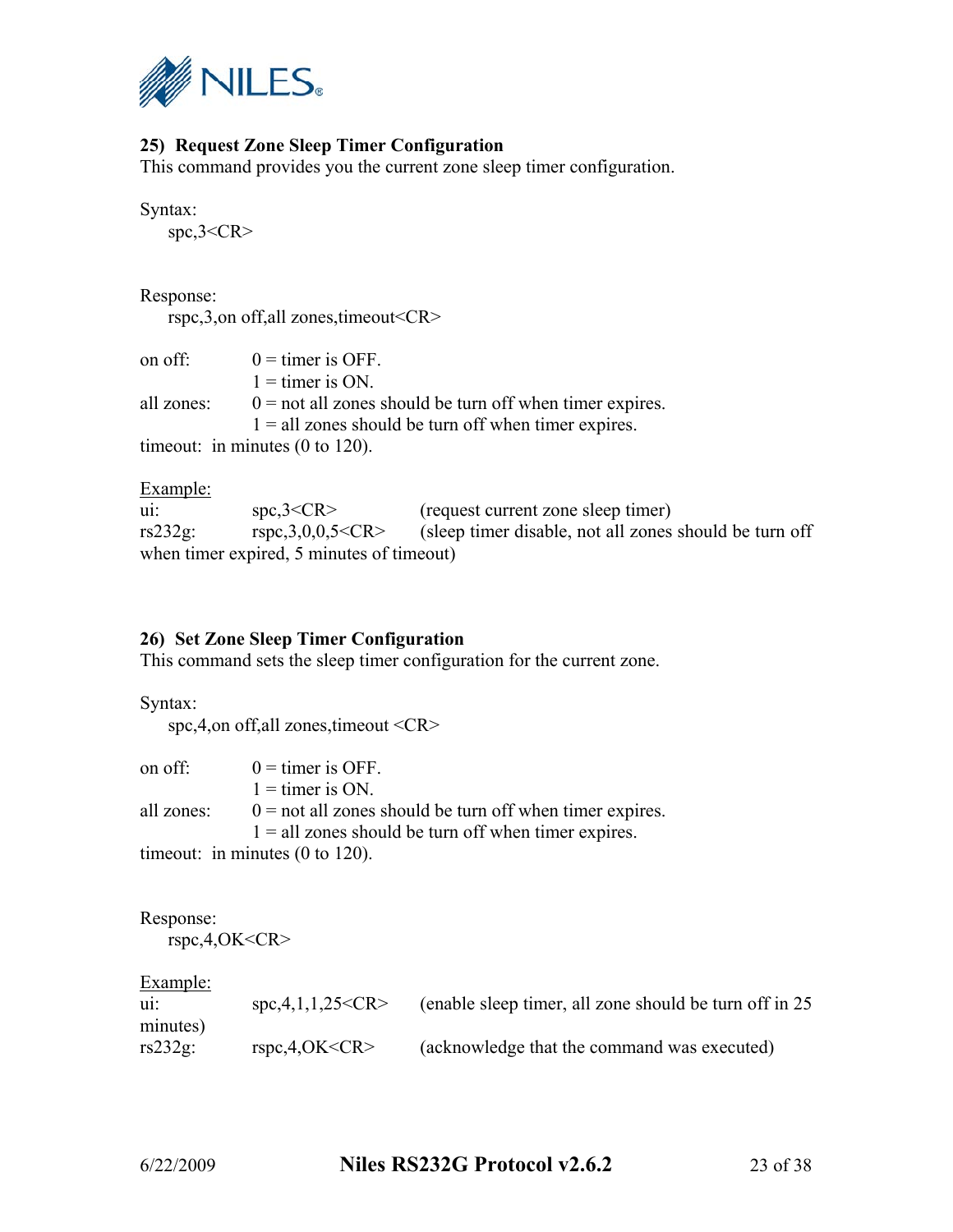

# **27) Request Zone Alarm Clock Configuration**

This command provides you the current zone alarm clock configuration.

Syntax:

spc,5<CR>

Response:

rspc,5,on off,master key,hour,minute<CR>

on off:  $0 =$  timer is OFF.  $1 =$  timer is ON. master key: master key to select when alarm is trigger (1 to 8). hour: 0 to 23.

minute: 0 to 59.

Example:

ui: spc,5<CR> (request current zone alarm clock) rs232g: rspc,5,0,2,7,30<CR> (alarm clock disable, trigger master key 2 at 7:30 am)

# **28) Set Alarm Zone Clock Configuration**

This command sets the alarm clock configuration for the current zone.

Syntax:

spc,6,on off,master key,hour,minute <CR>

on off:  $0 =$  timer is OFF.

 $1 =$  timer is ON.

master key: master key to select when alarm is trigger (1 to 8). hour: 0 to 23. minute: 0 to 59.

Response: rspc,6,OK<CR>

| $\mathbf{u}$ |                    | spc, $6, 1, 2, 7, 30 < CR$ (enable alarm clock, trigger master key 2 at 7:30) |
|--------------|--------------------|-------------------------------------------------------------------------------|
| am)          |                    |                                                                               |
| $rs232g$ :   | rspc, $6, OK < CR$ | (acknowledge that the command was executed)                                   |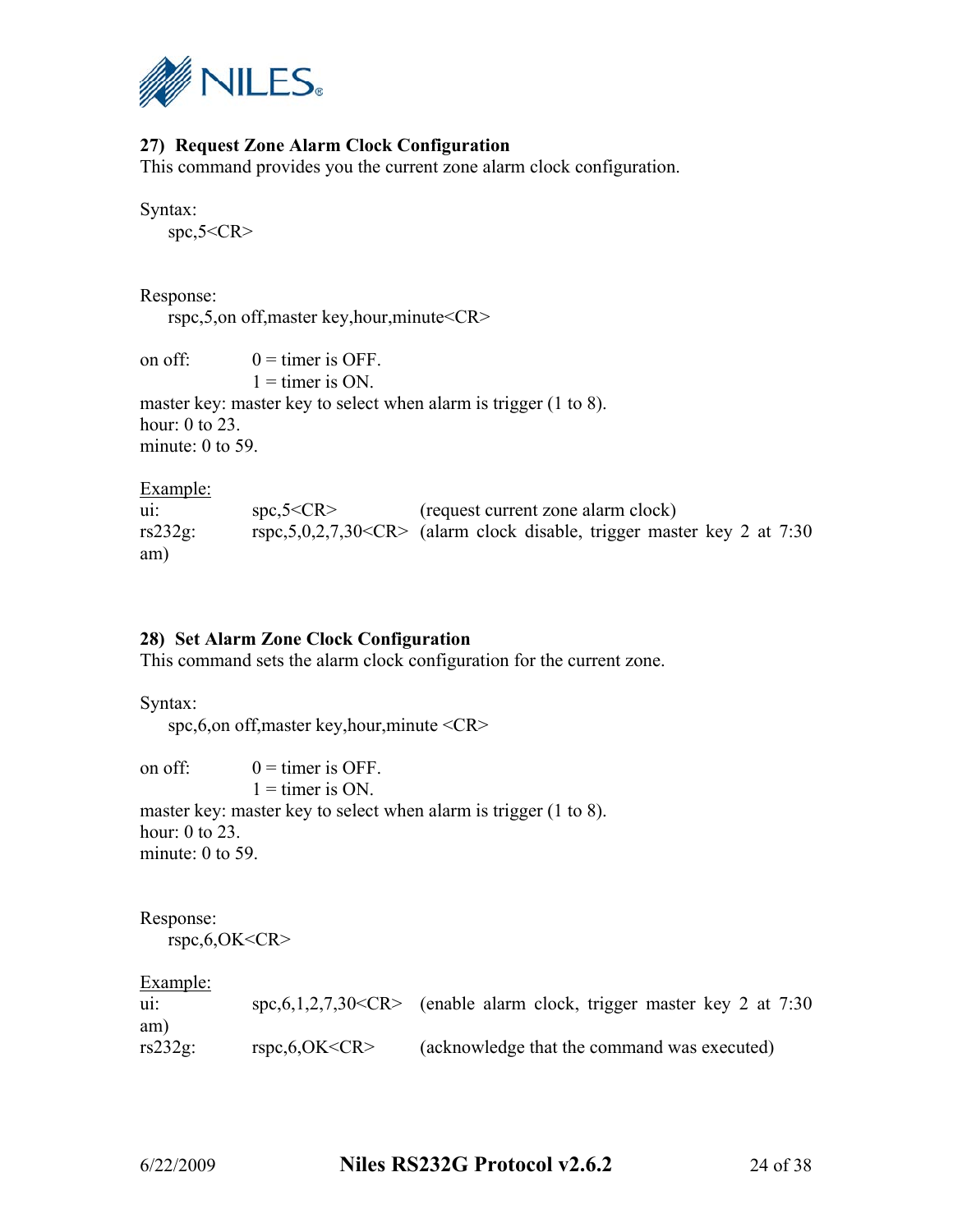

# **29) Request Zone Page**

This command provides you the current zone page setting.

Syntax:

spc,7<CR>

Response:

rspc,7,setting,volume<CR>

| setting: | $0$ = Never play page or doorbell in this zone.                           |  |  |
|----------|---------------------------------------------------------------------------|--|--|
|          | $1 =$ Always play page or doorbell in this zone, even if the zone is off. |  |  |
|          | $2 =$ Zone On, always page or doorbell in this zone when the zone is      |  |  |
|          | already on.                                                               |  |  |
|          | volumo: nago volumo of this zono                                          |  |  |

volume: page volume of this zone.

| <b>Example:</b> |                     |  |  |                                            |  |  |
|-----------------|---------------------|--|--|--------------------------------------------|--|--|
| $\mathbf{u}$    | spc,7 < CR          |  |  | (request current zone page setting)        |  |  |
| $rs232g$ :      | rspc, 7, 0, 30 < CR |  |  | (never play page or doorbell in this zone, |  |  |
| volume= $30$ )  |                     |  |  |                                            |  |  |

## **30) Set Zone Page**

This command sets the page setting for the current zone.

Syntax:

spc,8,setting,volume <CR>

setting:  $0 =$  Never play page or doorbell in this zone.

- $1 =$  Always play page or doorbell in this zone, even if the zone is off.
- $2 =$  Zone On, always page or doorbell in this zone when the zone is already on.

volume: page volume of this zone.

Response: rspc,8,OK<CR>

| $\mathbf{u}$   | spc, 8, 1, 30 < CR | (always play page or doorbell in this zone, |
|----------------|--------------------|---------------------------------------------|
| volume= $30$ ) |                    |                                             |
| $rs232g$ :     | rspc, 8, OK < CR   | (acknowledge that the command was executed) |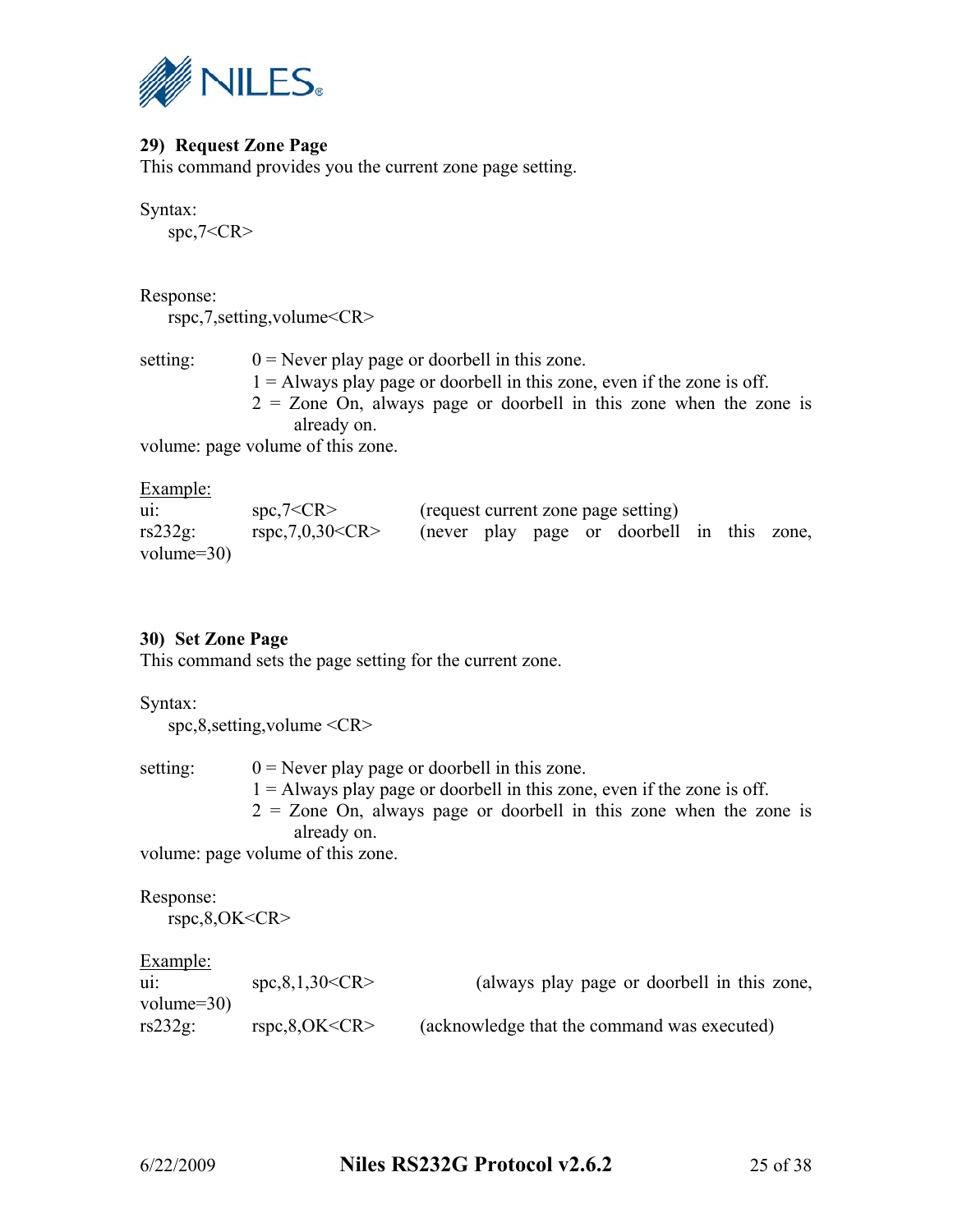

# **31) Request Zone Turn ON Volume**

This command provides you the current zone turn on volume.

Syntax:

spc,9<CR>

Response:

rspc,9,use preset,preset<CR>

use preset:  $0 =$  use last volume.  $1$  = preset volume.

preset: preset volume setting.

Example:

| $\mathbf{u}$ | spc,9 < CR          | (request current zone turn on volume)   |
|--------------|---------------------|-----------------------------------------|
| $rs232g$ :   | rspc, 9, 0, 30 < CR | (use last volume, volume preset= $30$ ) |

## **32) Set Zone Turn ON Volume**

This command sets the turn on volume for the current zone.

Syntax:

spc,10,use preset,preset <CR>

use preset:  $0 =$  use last volume.  $1$  = preset volume. preset: preset volume setting.

Response:

rspc,10,OK<CR>

| ui:        | spc, 10, 1, 30 < CR | (use preset volume, volume preset= $30$ )   |
|------------|---------------------|---------------------------------------------|
| $rs232g$ : | rspc, 10, OK < CR   | (acknowledge that the command was executed) |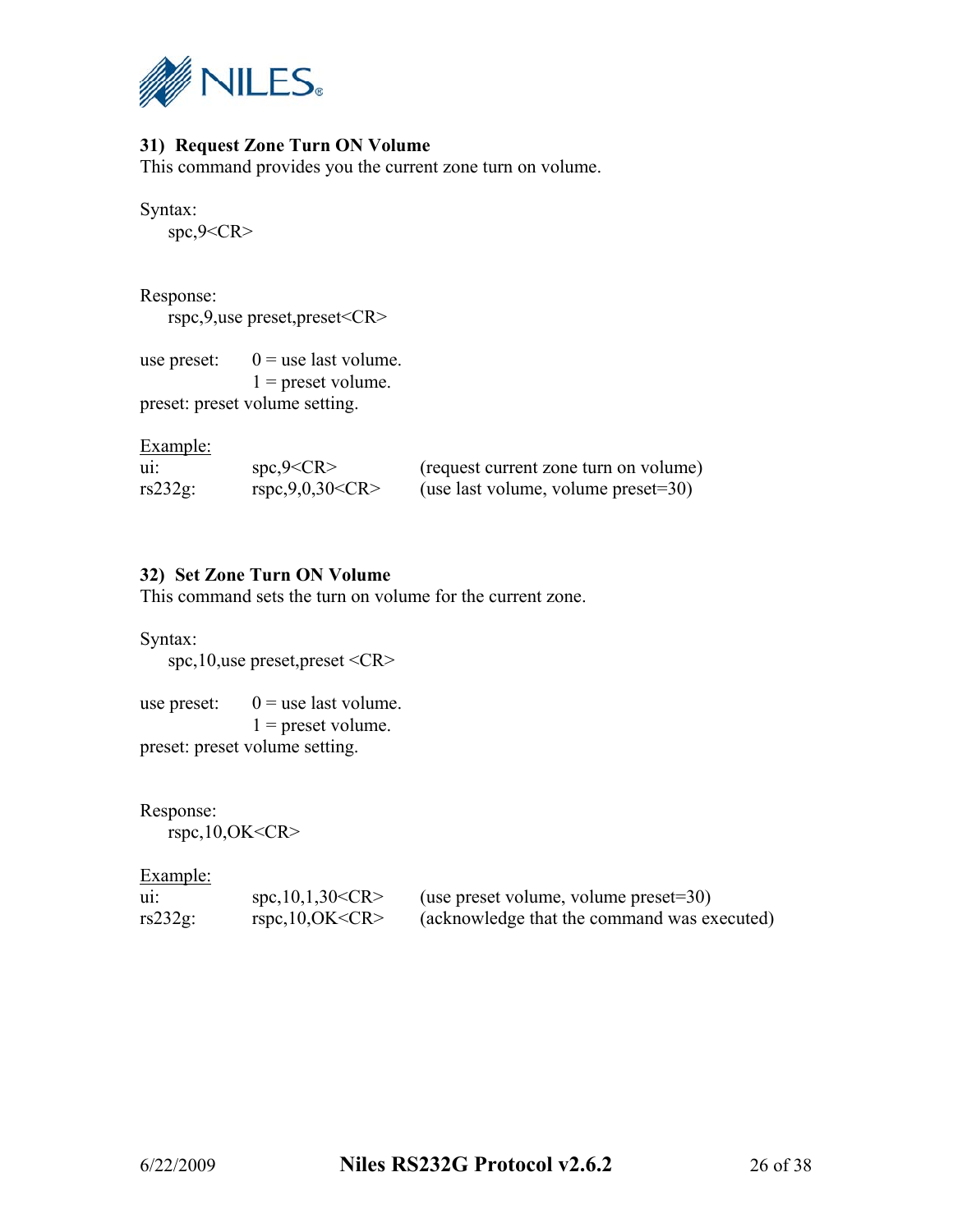

# **33) Request Zone Max Volume**

This command provides you the current zone maximum volume.

Syntax:

spc,11<CR>

Response: rspc,11,max volume<CR>

max volume: maximum volume.

Example:

| $\mathbf{u}$ | spc, 11 < CR          | (request current zone turn on volume) |
|--------------|-----------------------|---------------------------------------|
| $rs232g$ :   | $rspc,11,30~<$ CR $>$ | (maximum volume is 30)                |

## **34) Set Zone Max Volume**

This command sets the maximum volume for the current zone.

Syntax:

spc,12,max volume <CR>

max volume: maximum volume.

Response:

 $r<sub>r</sub>$ spc, 12, OK<CR>

| $\mathbf{u}$ | $~$ spc, 12,50 $<$ CR $>$ | (set maximum volume to 50)                  |
|--------------|---------------------------|---------------------------------------------|
| $rs232g$ :   | rspc, 12, OK < CR         | (acknowledge that the command was executed) |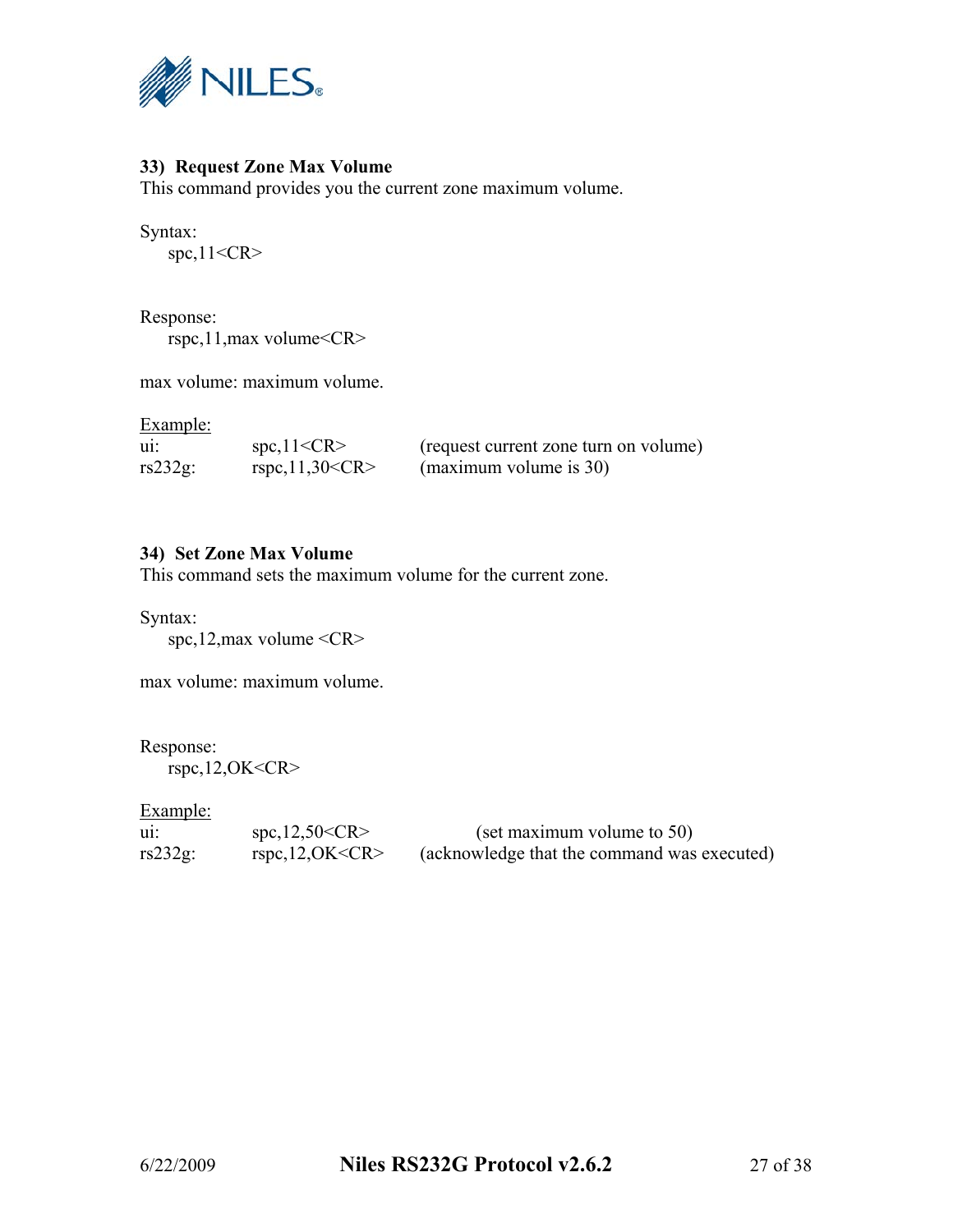

## **35) Set Volume in current zone**

This command sets a new volume level for the current zone.

Note: This command will over ride the max volume setting in the GXR2. The user should request the current max volume with the *Request Zone Max Volume* command and avoid exceeding this level.

Syntax:

spc,13,volume<CR>

Volume: new volume level 0-100

Response:

rspc,13,volume<CR>

Example:

ui:  $\text{spc,13.55} < CR$  (set current volume to 55) rs232g: rspc,13,55<CR> (acknowledge that new volume is 55)

## **36) Set volume in any Zone**

This command sets a new volume level for any zone.

Note: This command will over ride the max volume setting in the GXR2. The user should request the current max volume with the *Request Zone Max Volume* command and avoid exceeding this level.

Syntax:

spc,14,zone,volume<CR>

zone: zone to set volume in 1-30 volume: new volume level 0-100

Attempting to set a new volume level in a zone that does not exist will be ignored by the GXR2. The command will be accepted by the rs232g however.

Example: ui: spc,14,2,55<CR> (set volume in zone 2 to 55) rs232g rspc,14,2,55<CR> (acknowledge that new volume in zone 2 will be 55)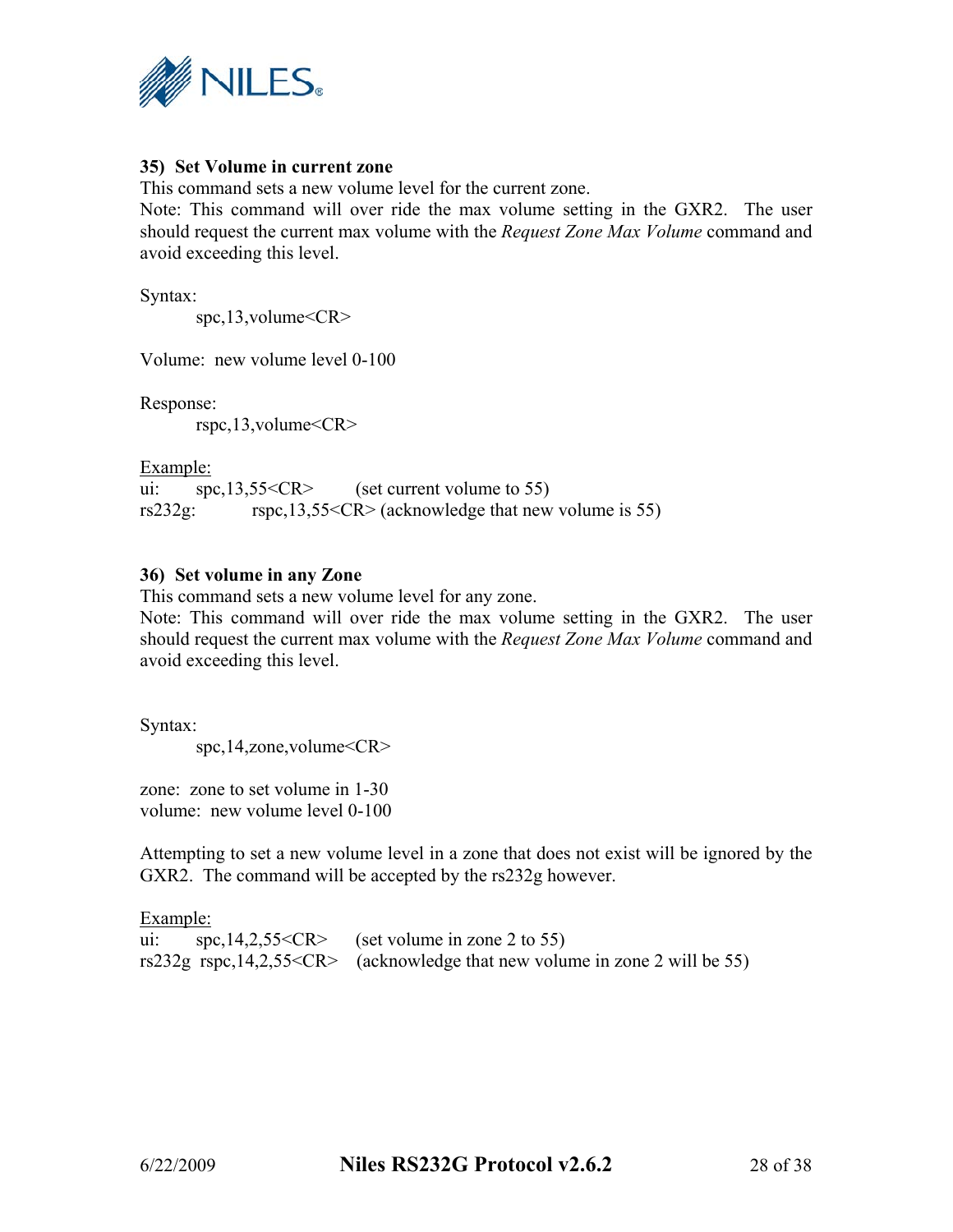

# **System Commands**

## **37) Reset Command**

This command reset the RS232G box. After the reset is performing the RS232G will send an Unsolicited Command – Ready Command: USC,1.

Syntax:  $syc, 1 < CR$ 

Response: None.

Example: ui: syc,1<CR> (reset command)

## **38) Report Mode Command**

This command sets the RS232G to work in manual or automatic mode. Automatic mode means that the RS232G will send unsolicited command according to what events happen, for instance if we send a zone transport command to increase the volume the RS232G will send an unsolicited command zone status in order that the third party device will update the volume variable they are managing. Work in manual mode means that you have to poll the RS232G in order to get status for zone or source or if there are menu items to be display, etc. There are 5 levels of report mode available. The report mode setting is kept is you loose power.

Syntax:

syc,2,mode<CR>

Response: rsyc,2,mode<CR>

mode: 0=manual,

1=automatic zone and source status (USC,2 USC,3, USC,7 USC,8)

2=automatic zone and source status plus metadata (USC,2 USC,3 USC,4 USC,9 USC,8)

3=automatic zone and source status plus menu (USC,2 USC,3 USC,7, USC,10 USC, 9)

4=automatic zone and source status, plus menu and metadata (USC,2 USC,3 USC,4 USC,9 USC,10 USC,9)

The factory default mode 'out of the box' is mode=0.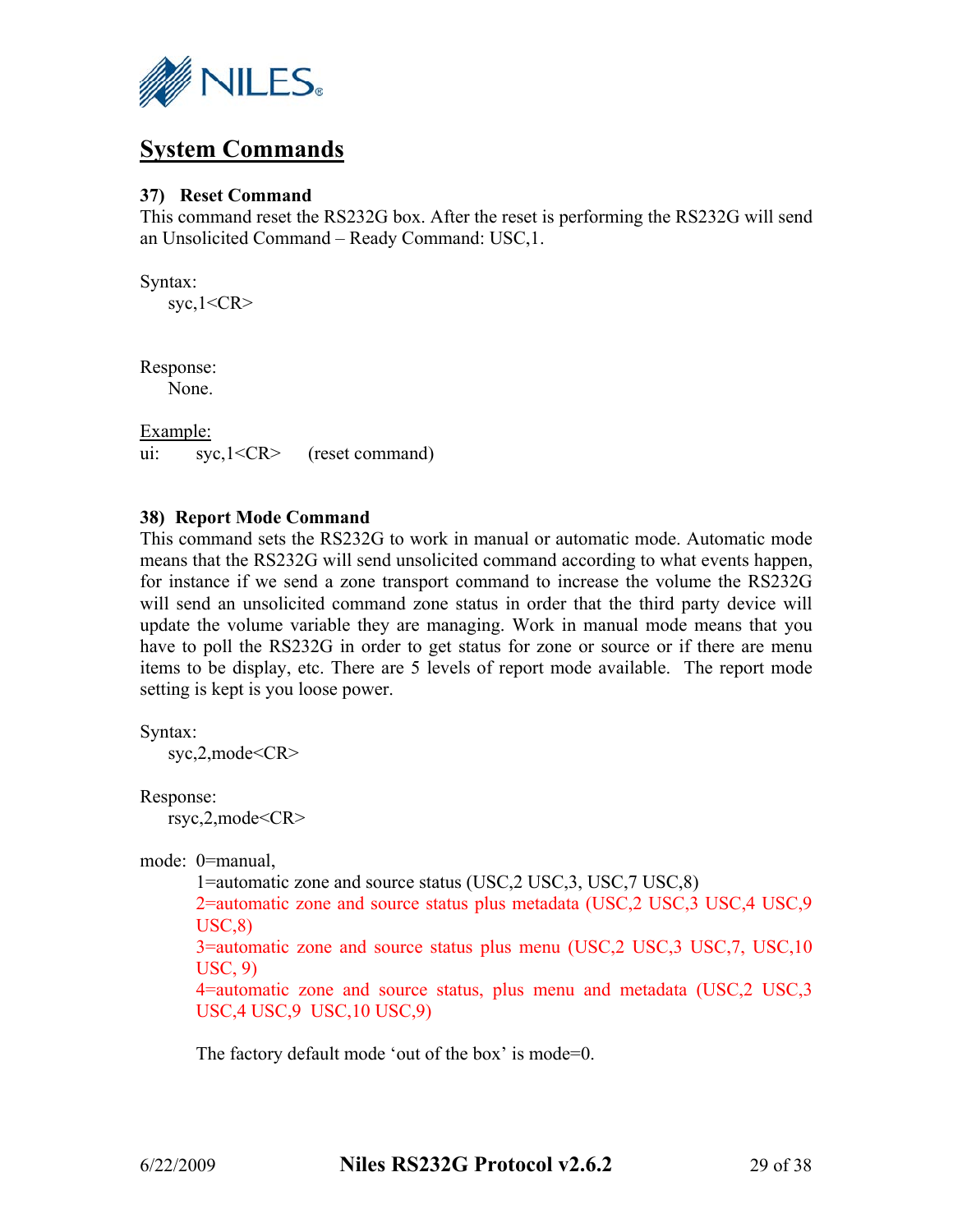

Example:

| $\mathbf{u}$ : | syc, 2, 1 < CR  | (set in automatic mode)                     |
|----------------|-----------------|---------------------------------------------|
| $rs232g$ :     | rsyc, 2, 1 < CR | (acknowledge that the command was execute). |

If this command is issued without a parameter it will report the current setting.

| Example:     |                         |                                               |
|--------------|-------------------------|-----------------------------------------------|
| $\mathbf{u}$ | $\text{svc},2\text{CR}$ | (query automatic mode)                        |
| $rs232g$ :   | rsyc, $2, 1 < CR$       | (in this case reports that current mode is 1) |

# **39) Rebuild EEPROM**

This command restores the external EEPROM like the first time that the RS232G was powered up. After the command is perform the RS232G reset it self.

**Warning!** Do NOT issue this command if you have changed the baud rate with Intellifile-3! This command will reset the baud rate back to 9600 and you can only set it to something else with Intellfile-3.

Syntax: syc,3<CR>

Response:

None

Example:

ui:  $\overline{Syc,3} < CR$  (perform rebuild EEPROM command)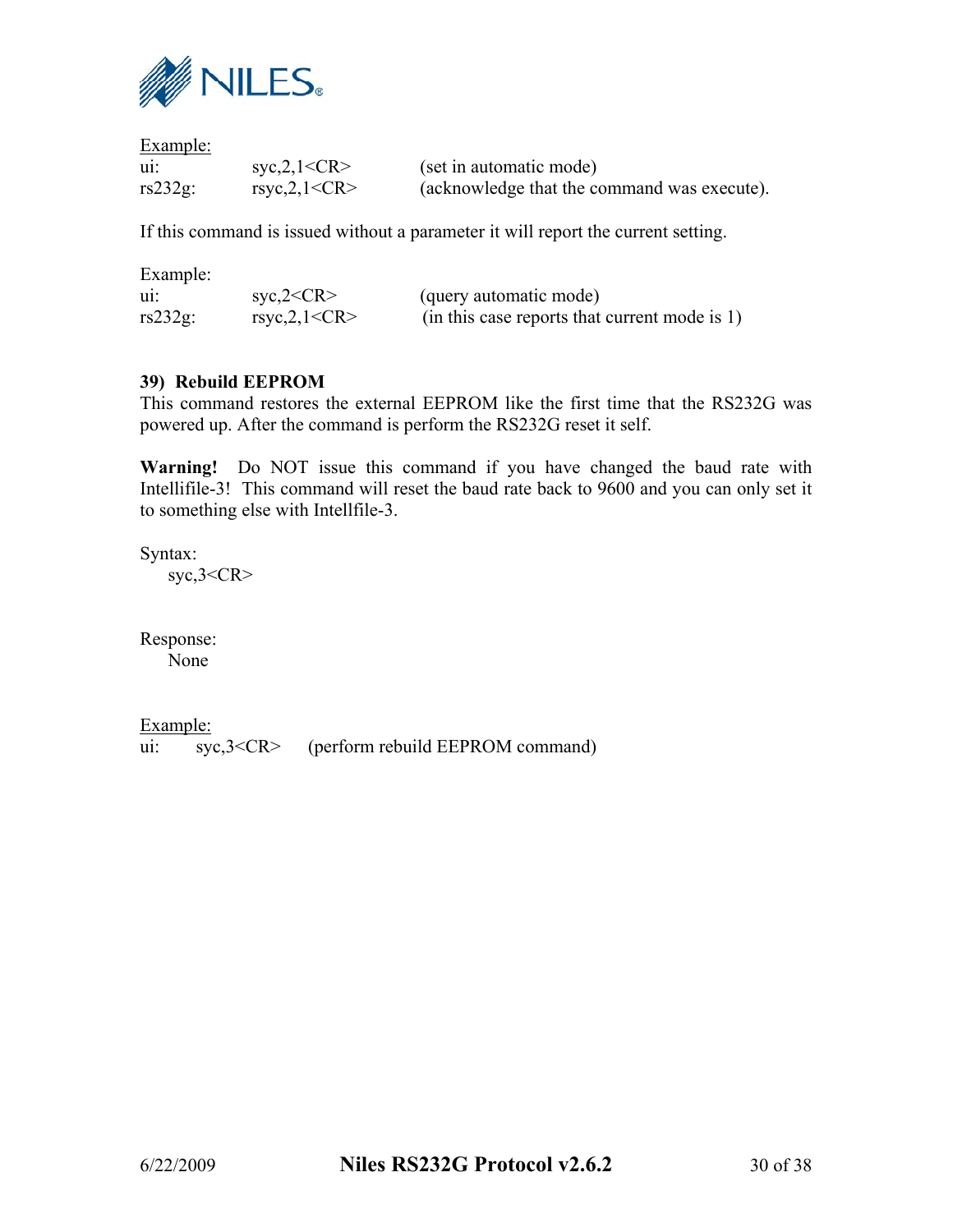

# **Unsolicited Commands**

## **40) Ready Command**

This command is send to the third-party device to indicate that the RS232G is ready to work.

Syntax:

 $usc, 1 < CR$ 

## **41) Zone Status Command**

This command is sent to the third-party device as a response (when the third-party device sends the command Request Current Zone Status) or this command is sent every time that an event happens to the zone like increase volume or this command is sent every 3 seconds (the last two only when the RS232G is set in any of the automatic update modes).

Syntax:

usc,2,zone,master key,volume,mute,bass,treble,balance,slot<CR>

zone: current zone (1 to 30). *master key:* current master key (1 to 8). *volume:* current zone volume (1 to 100). *mute:* current zone mute status, 1=mute, 0=un-mute. *bass:* current zone bass  $(-10 \text{ to } +10)$ . *treble:* current zone treble  $(-10 \text{ to } +10)$ . *balance:* current zone balance (-50 to +50). *slot:* current source number selected.

## **42) Source Status Command**

This command is sent to the third-party device as a response (when the third-party device sends the command Request Source Status) or this command is sent every time that an event happens to the source like signal strength change or this command is sent every 2 second (the last two when the RS232G is set in any of the automatic modes).

Syntax:

usc,3,source,type,antenna,signal strength,stereo,shuffle,pause<CR>

source: current source number.

type:  $1 = XM$ .  $2 =$  Sirius.  $3 = i$ Pod  $4 = AM / FM$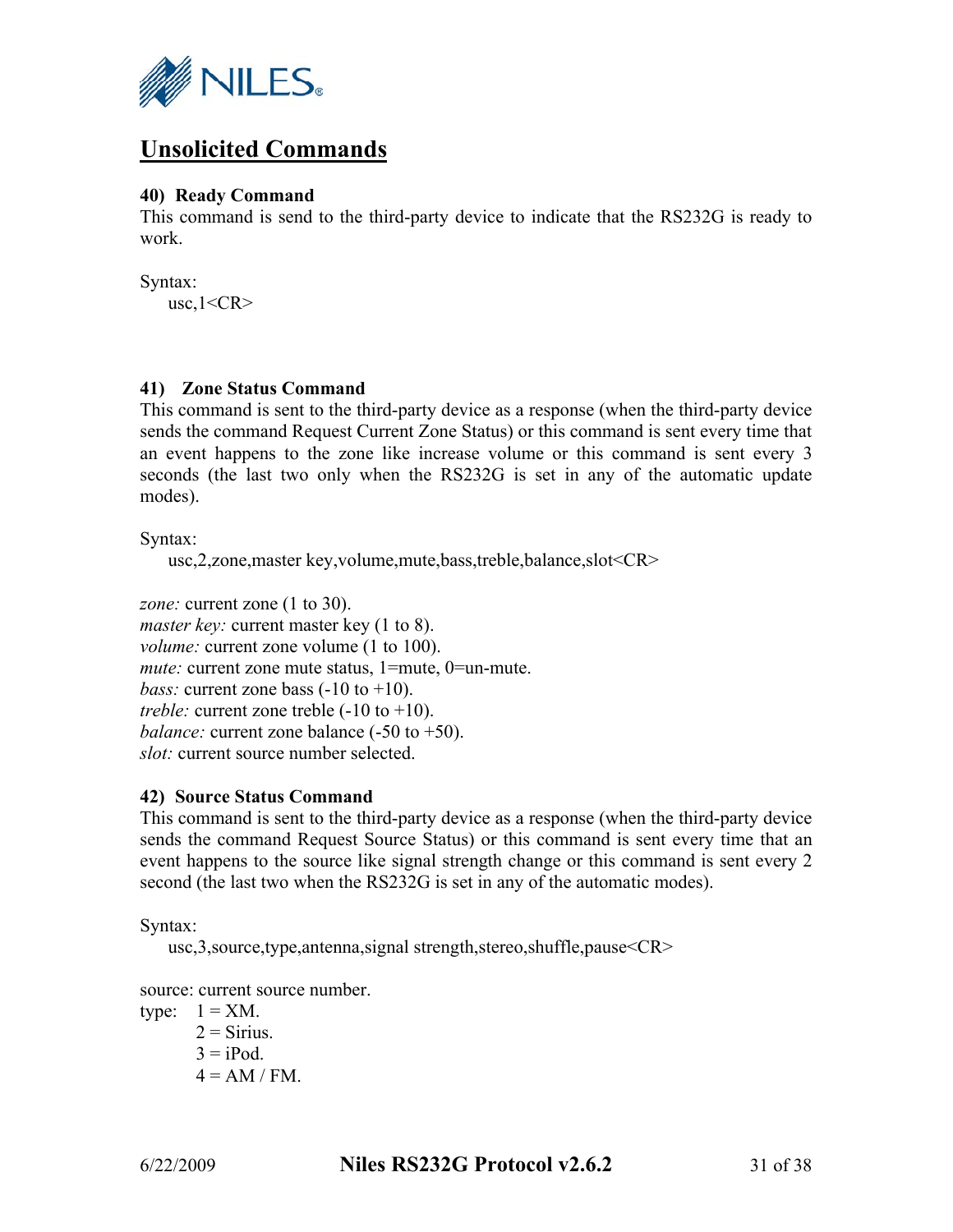

| $5 =$ Audio.<br>$6 = Lutron$ . |                        |
|--------------------------------|------------------------|
| $7 = HD AM / FM$               |                        |
| $8 = AM / FM$ Export           |                        |
| antenna:                       | $0 =$ no antenna.      |
|                                | $1 =$ antenna present. |
| signal strength:               | $0 =$ no signal.       |
|                                | $1 =$ low.             |
|                                | $2 = middle$ .         |
|                                | $3 = \text{good}$ .    |
| stereo:                        | $0 =$ no stereo.       |
|                                | $1 = FM$ stereo.       |
| shuffle:                       | $0 =$ no shuffle mode. |
|                                | $1 =$ shuffle mode.    |
| pause:                         | $0 =$ no paused.       |
|                                | $1 =$ paused.          |

## **43) Metadata Status Command**

This command is sent to the third-party device as a response (when the third-party device sends the command Request Metadata Status) or this command is sent every time that an event happens to the source like station change (the last one when the RS232G is set in automatic mode 2 or 4).

Syntax:

usc,4,#,id1,bts1,name1,…,idN,btsN,nameN<CR>

#: Number of available metadata.

id:  $3 = \text{Artist.}$ 

 $4 =$ Song.

 $5$  = Channel.

- 6 = Channel Number.
- 7 = Category or Genre.
- $8 =$  Album Title.
- 9 = Image Reference.
- $10$  = Truck Number.
- $11 =$ Band.
- $12$  = Frequency.
- $13$  = Generic Label 1.
- $14 =$  Generic Data 1.

bts: bytes of the metadata. name: metadata string.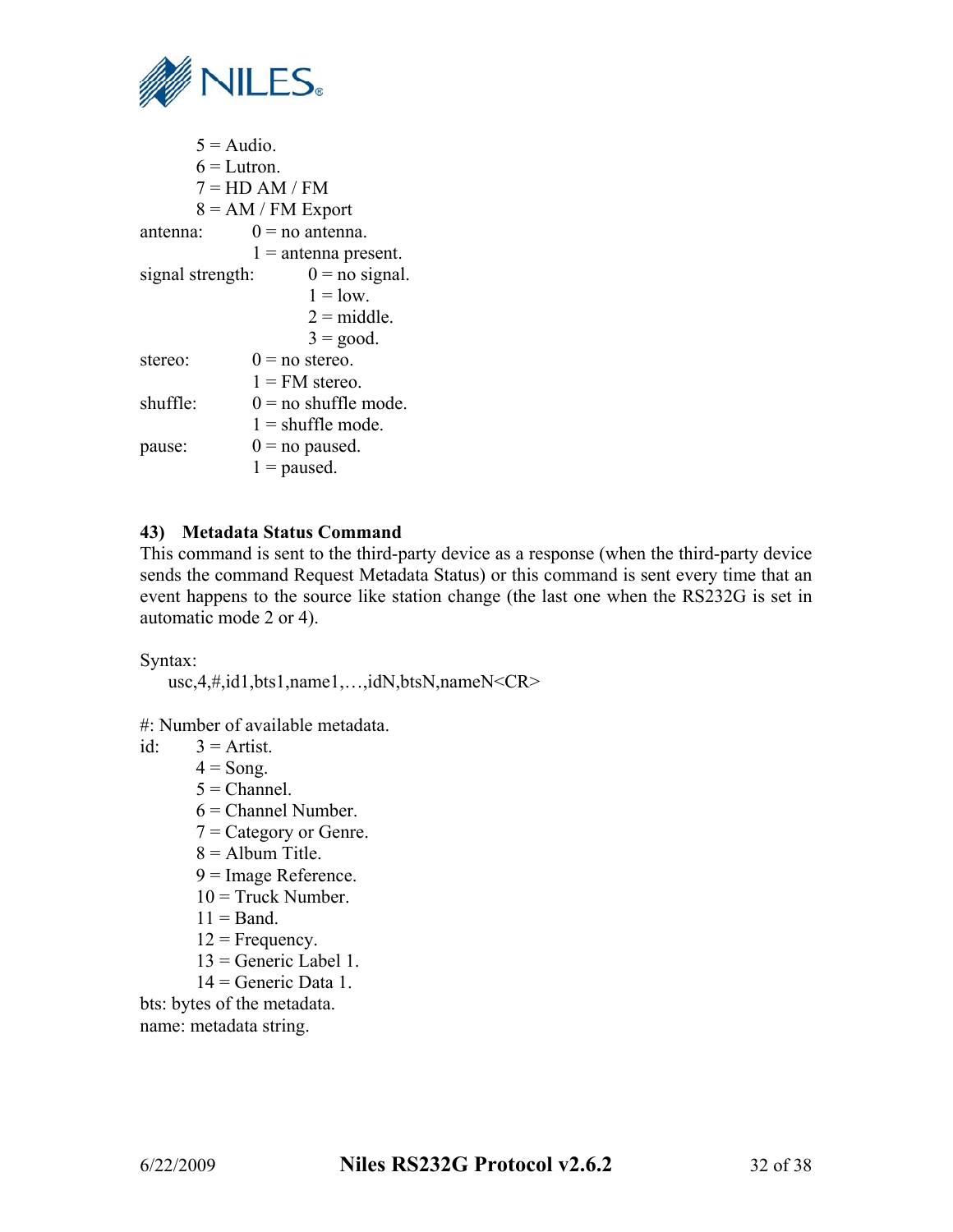

# **44) Available Soft Keys Command**

This command is sent to the third-party device as a response (when the third-party device sends the command Request Available Soft Keys) After you received this command you have to perform the command Request Soft Key Information as many times as available Soft Keys do you have; starting with index 0 and increase it after the Request Soft Key Information is perform in order to get the next Soft Key Information.

Syntax:  $usc, 5, \#$ 

#: Numbers of available Soft Keys.

## **45) Available Menu Items Command**

This command is sent to the third-party device as a response (when the third-party device sends the command Request Available Menu Items). After you received this command you have to perform the command Request Menu Item Information as many times as available Menu Items do you have; starting with index 0 and increase it after the Request Menu Item Information is perform in order to get the next Menu Item Information.

Syntax:

usc, $6,$ #,bytes,title,menus type<CR>

#: Numbers of available Menu Items. bytes: bytes of the title. title: title string. menus type:  $-1$  = now playing screen (do not support alphanumeric search)  $0 =$  menus that do not support alphanumeric search  $1$  = menus that support alphanumeric search

## **46) Available Metadata and Soft Keys Command**

This command is sent to the third-party device every time that an event happens to the source like go back from the menu screen and need to update metadata and soft keys (only when the RS232G is set in automatic mode 1 or 3). After you received this command you have to perform the command Request Metadata Status and then perform the command Request Available Soft Keys or vice versa.

Syntax:

 $usc, 7 < CR$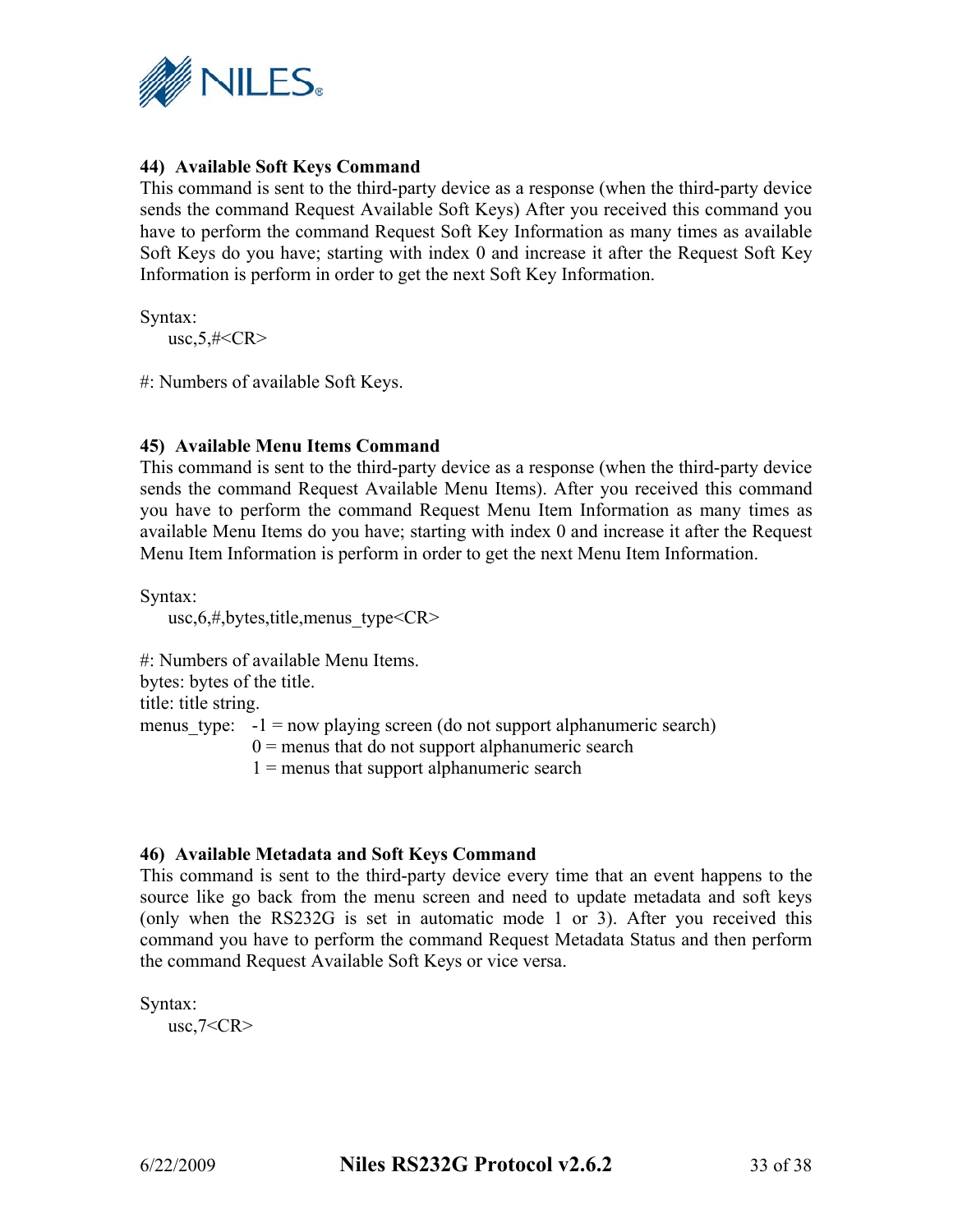

# **47) Available Soft Keys and Menu Items Command**

This command is sent to the third-party device every time that an event happens to the source like go to the menu screen and need to update menus items and soft keys (only when the RS232G is set in automatic mode 1 or 2). After you received this command you have to perform the command *Request Available Soft Keys* and then perform the command *Request Available Me*nu Items or vice versa.

Syntax:

 $usc, 8 < CR$ 

## **48) Soft Keys Status Command**

This command is sent to the third-party device as a response (when the third-party device sends the command *Request Soft Keys Status*) or this command is sent every time that an event happens and the soft keys need to be updated (the last one when the RS232G is set in automatic mode 2, 3 or 4).

Syntax:

```
usc,9,#,index1,type1,behavior1,bytes1,name1,…,indexN,typeN,behaviorN,bytesN,na
meN<CR>
```
#: Numbers of available soft keys. index: Index of the Soft Key. Index start in 0. type:  $0 = \text{Default}$ .  $1 = Page Down$ .  $2 = Page Up.$  $3 =$  Select.  $4 = Back.$ 

- $5 = \text{Menu}$
- $6 =$ Guide
- $7 =$ Favorites.
- $8$  = Transport.

behavior:  $0 = no$  alternate behavior.

 $1 =$  alternate behavior.

bytes: bytes of the name. name: name string.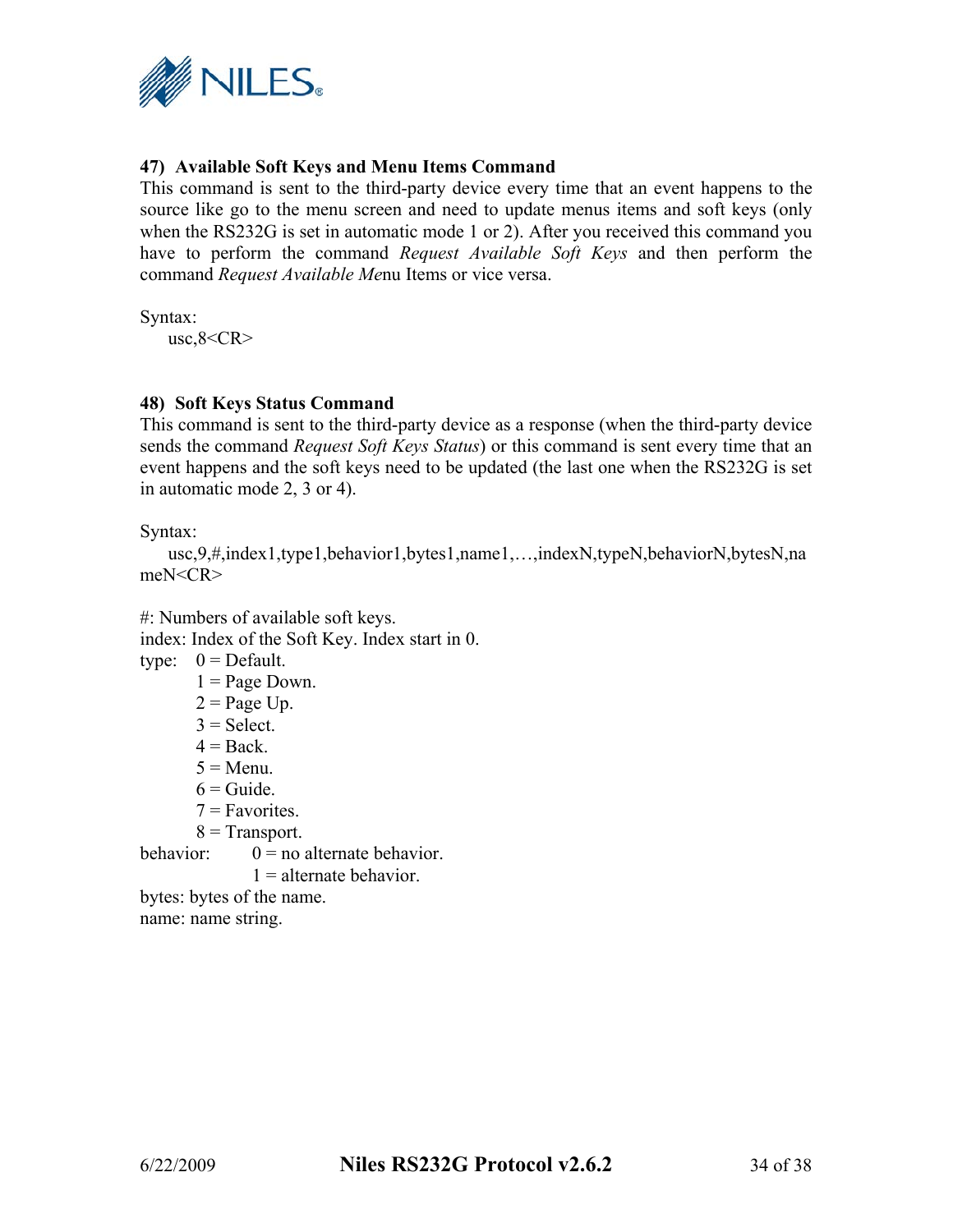

# **49) Menu Items Status Command**

This command is sent to the third-party device as a response when the third-party device sends the command *Request Menu Items Status*.

Syntax:

usc,10,bytes,title,#,index1,behavior1,bytes1,name1,…,indexN,behaviourN,bytesN,na meN<CR>

#: Numbers of available Menu Items. bytes: bytes of the title. title: title string. index: Index of the Menu Item. Index start in 0. behavior:  $0 = no$  alternate behavior.  $1 =$  alternate behavior. bytes: bytes of the name. name: name string.

#### **50) Menu Items Status Command Extended**

This command is sent to the third-party device as a response every time that an event happens and the menu items need to be updated when the RS232G is set in automatic mode 3 or 4. This response adds the menu type to the *Menu Items Status Command* (USC,10) described above. This response is ONLY issued when the interface is in automatic mode 3 or 4).

Syntax:

usc,11,bytes,title,menus\_type,#,index1,behavior1,bytes1,name1,…,indexN,behaviour N,bytesN,nameN<CR>

#: Numbers of available Menu Items. bytes: bytes of the title. title: title string. Menus type:  $-1$  = now playing (do not support alphanumeric search)  $0 =$  menus that do not support alphanumeric search.  $1$  = menus that do support alphanumeric search index: Index of the Menu Item. Index start in 0. behavior:  $0 = no$  alternate behavior  $1 =$  alternate behavior bytes: bytes of the name. name: name string.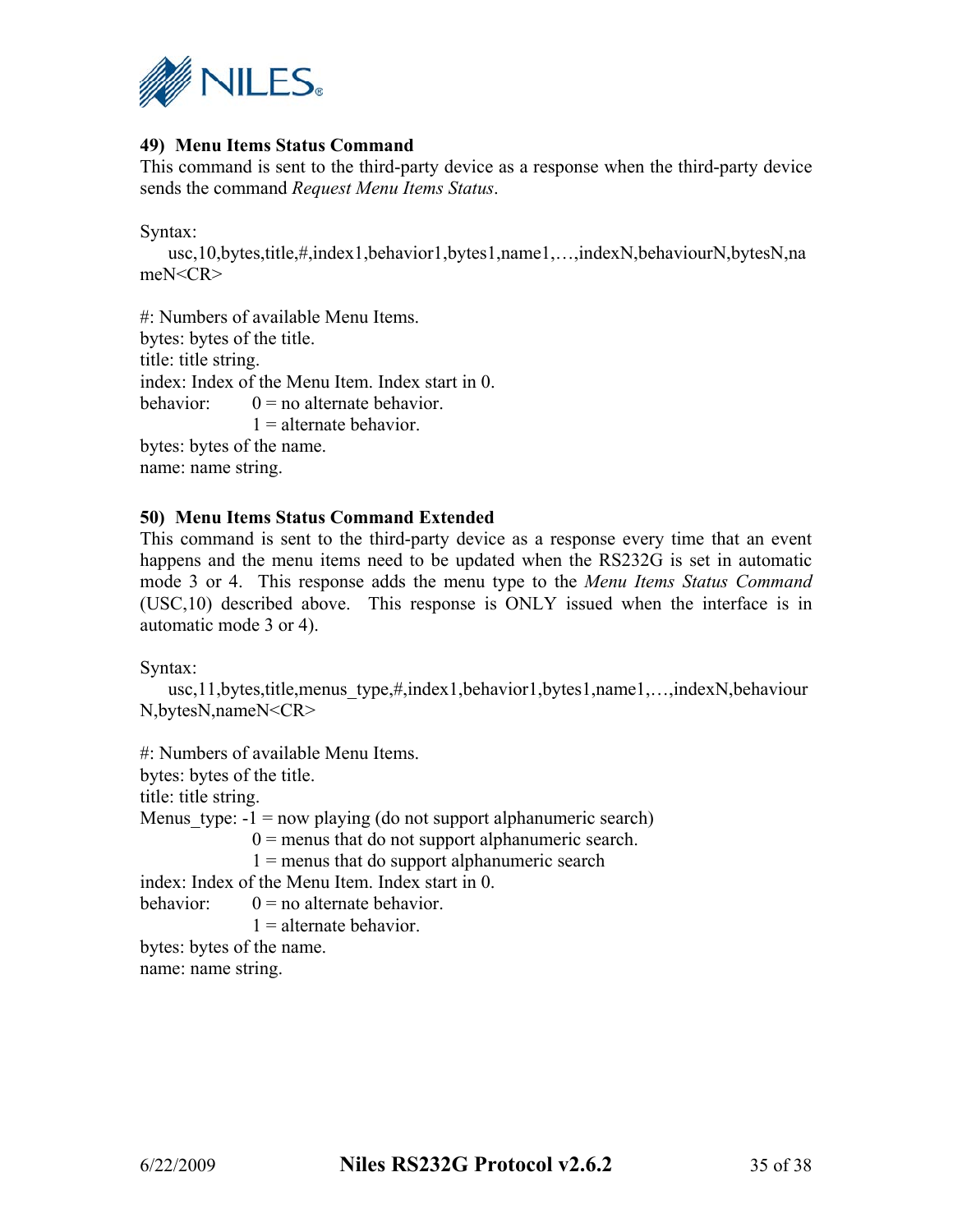

## **51) Short Zone Status Command**

This command is sent to the third party device whenever a change occurs in the status of a zone that is NOT the currently selected zone. This command is only sent when the update mode is set to any of the automatic modes.

Syntax:

usc,12,zone, master key, what changed<CR>

*zone:* Zone in which status has changed (1-30).

*master key:* The new status of the zone. Either 0 if the zone is now off, or 1-8 to indicate the new master key selection.

*what changed:* Is a bit wise representation of each possible change to the zone status as follows:

 Zone Status (master key) changed = 1 Volume Status changed  $= 2$ Mute Status changed  $= 4$ Balance changed  $= 8$ Bass changed  $= 16$ Treble changed  $= 32$ 

#### **52) New Metadata Available Command**

This command is sent to the third party device as a response every time that new metadata for an active source (turned on in at least one zone) changes in a zone where it is not the current active source. This command is only sent when the update mode is set to any of the automatic modes.

Syntax:

usc,13,src

Where *src* is the number of the active source whose metadata has changed. The third party device should connect as the active source to obtain the new metadata.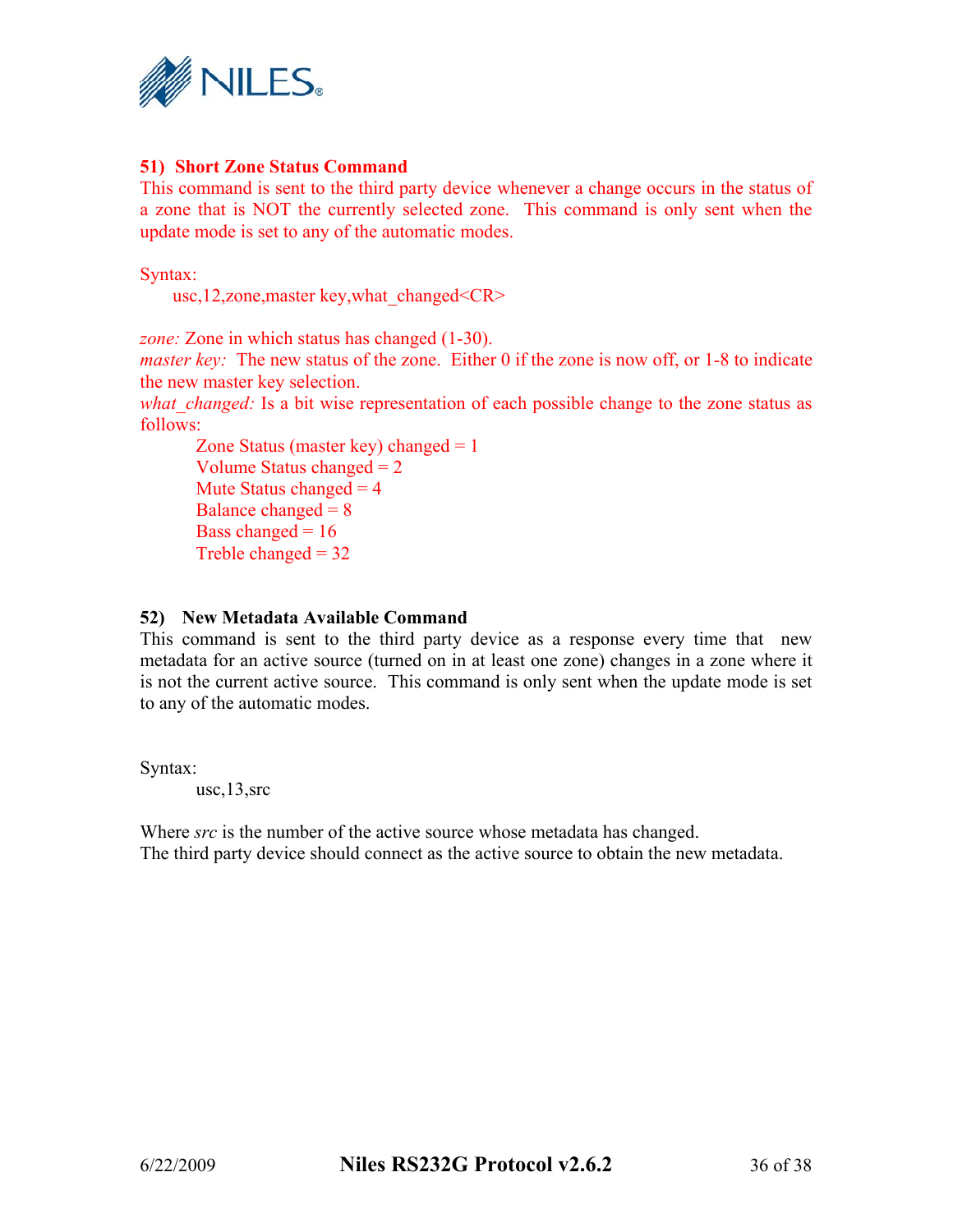

# **Response Commands**

# **53) OK Command**

This command is a confirmation that a Command Performed has been executed without problems.

Syntax:

rXXX,key code,OK<CR>

XXX: name of the command.

znc = zone commands.

znt = zone transport commands.

src = source commands.

srt = source transport commands.

spc = special commands.

syc = system commands.

key code: take the same key code of the command.

# **54) Fail Command**

This command is indicate that a Command Performed has been failed.

Syntax:

rXXX,key code,FAIL,description<CR>

XXX: name of the command.

znc = zone commands.

znt = zone transport commands.

src = source commands.

srt = source transport commands.

- $spc = special commands$ .
- syc = system commands.

key code: take the same key code of the command.

description:

- 1 Cannot allocate memory to process message.
- 2 Invalid command.
- 3 Incomplete message: missing command.
- 4 Incomplete message: missing parameter.
- 5 Cannot allocate memory to process command.
- 6 Cannot change the zone: invalid zone number.
- 7 Invalid key code.
- 8 Is not allowed hold flag.
- 9 Is not allowed repeat flag.
- 10 Invalid flag.
- 11 Is not allowed flags.